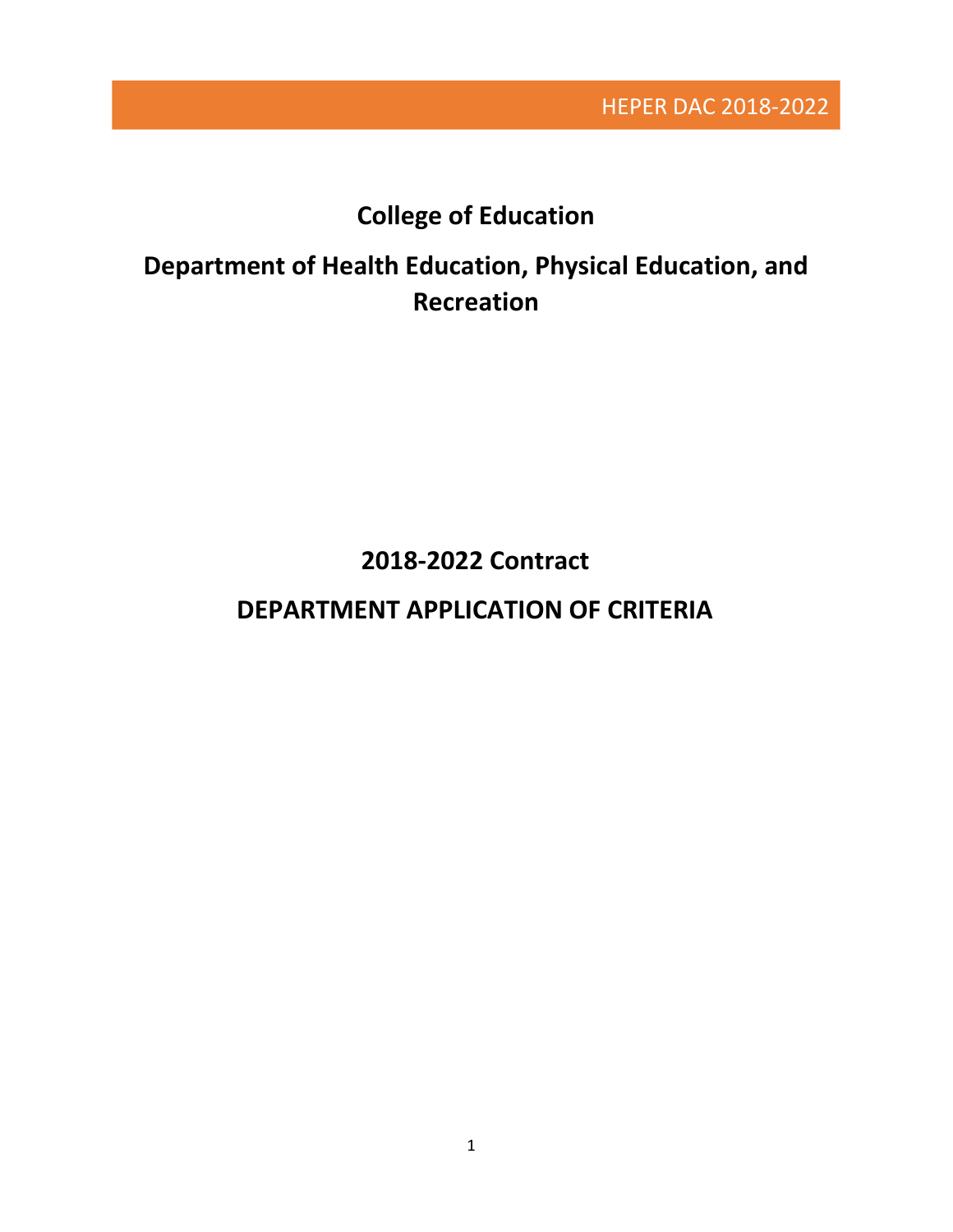### **The HEPER Department of Application Criteria (HEPER DAC)**

### **Personnel Evaluation Procedures and Criteria**

### **Department of Health Education, Physical Education and Recreation**

### **2018-2022 DEPARTMENT APPLICATION OF CRITERIA**

The provisions set forth herein the Department's Application of Criteria (DAC) will be used to evaluate job performance of Unit A and Unit B faculty in the Department. Each employee seeking retention, promotion, or tenure, or the Professional Advancement Increase (PAI) will be required to meet the standards as articulated in the DAC. Provisions that follow describe materials and methods used in the Department to evaluate performance of employees eligible for retention, promotion, tenure, and PAI.

### **EDUCATIONAL REQUIREMENTS FOR TENURE**

The educational requirements for tenure shall be a doctorate in Health Education, Physical Education, Recreation or a related field from a nationally accredited institution (see 2018-2022 Contract, Appendix E). A faculty member who is working toward a doctoral degree must provide evidence of such progress and degree completion by the time tenure or promotion to associate professor is sought.

The Provost must approve the course of study leading to the terminal degree (if not in HEPER) prior to matriculation in the program for faculty hired in the full-time tenure track position without the terminal degree. Documentation of normal progress leading to the terminal degree must be provided throughout the retention process.

### **RESPONSIBILITIES OF THE FACULTY MEMBER BEING EVALUATED**

#### **PORTFOLIO SUBMISSION**

#### **Full time Tenure Track Faculty**

The Department Personnel Committee (D.P.C) relative to the established schedule of the University and notification from the administration will notify the faculty member being considered of the date of her/his evaluation. She/he must provide the DPC Chairperson with a portfolio of materials including an up-to-date vita, yearlong assignments for the evaluation period and an outline of documentation of performance relative to the University and Department established criteria for the matter being considered. The faculty member being considered must provide evidence of activity at the appropriate level for each of the criteria areas (i.e., teaching/primary duties, research/creative activity, and service) specified in the Departmental Bylaws. The portfolio must be submitted to the DPC Chairperson by the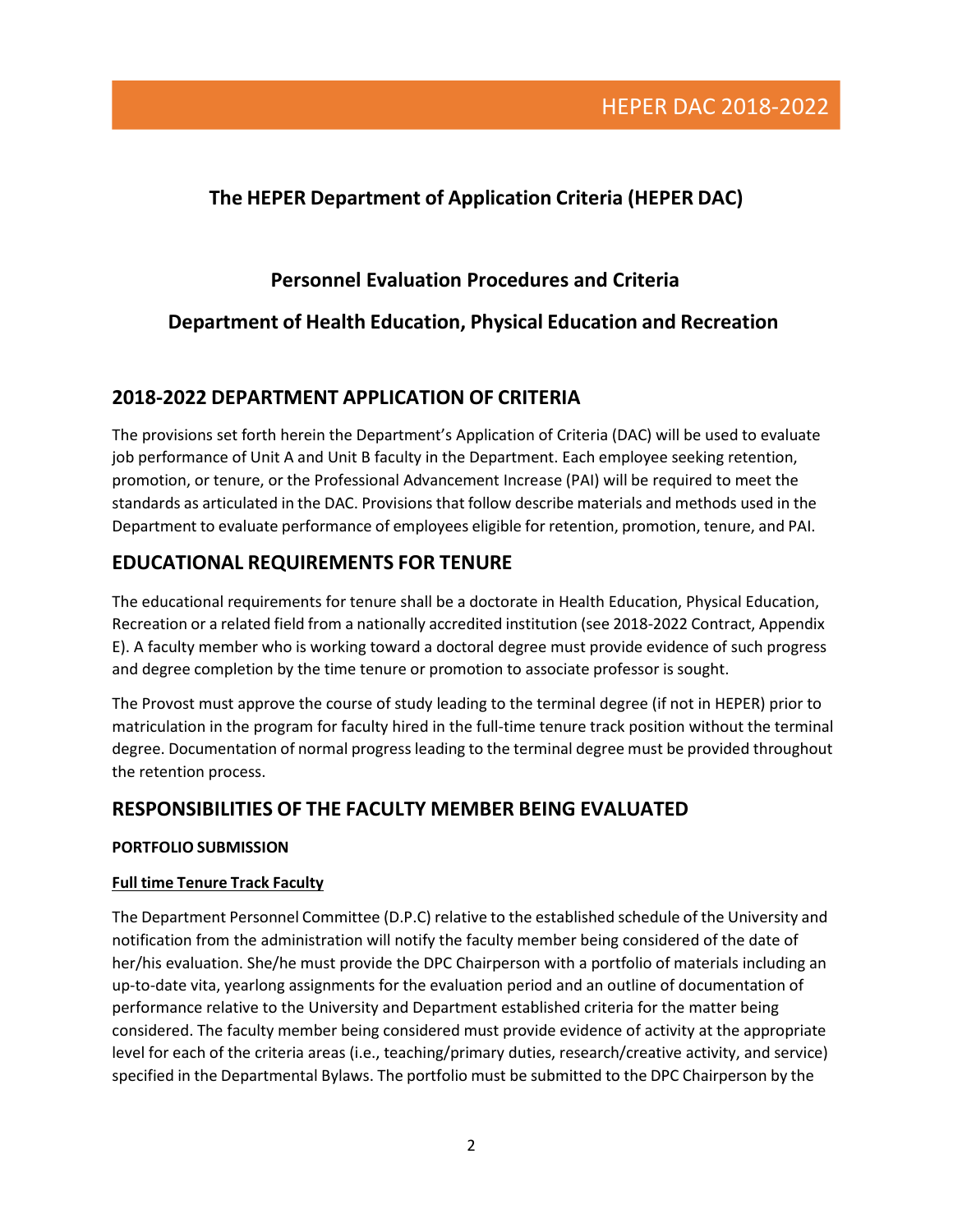date designated in the University schedule for personnel actions to allow sufficient time for members of the DPC to review the portfolio.

#### **Temporary Faculty (Full/Part-time)**

It is ultimately the responsibility of the faculty member to determine her/his eligibility as well as to follow University deadlines. Temporary faculty members being considered for evaluation must provide the Department Chairperson a portfolio that includes materials in support of activities in the area of teaching/performance of primary duties. For more information, refer to the section at the end of this document on Evaluation of Temporary Faculty.

#### **Professional Development**

All Unit A teaching faculty will document participation in a professional development activity/activities within the evaluation period that contribute/s to course development and improvement of teaching, to improvement of research/creative activity, or to service.

Activities include but are not limited to participation in short courses, conferences, and workshops, and other related, educational experiences and events. These may be virtual or face-to-face experiences/events.

### **RESPONSIBILITIES OF THE PERSONNEL COMMITTEE**

The portfolio of the faculty member to be voted upon will be reviewed and initialed by all DPC members prior to voting at the meeting or casting an in-absentia ballot. Where an e-portfolio is presented, the faculty member whose portfolio is to be voted upon shall make available the e-folio to all members of the faculty in a timely manner for evaluation. The acceptability of all evidence will be judged based on written comments from those who reviewed the portfolio and by the expertise of the members of the DPC.

All members of the DPC will be involved in the discussion of the faculty member being considered. Only members of the DPC holding status equal to or above that being sought by the faculty member being considered shall vote on the DPC recommendation. No proxy or in-absentia ballots may be cast unless approved by the Personnel Committee Chairperson.

### **EMPLOYEE PERFORMANCE**

#### **RELATIVE IMPORTANCE OF THE CRITERIA**

The degree of effectiveness of performance of each employee being considered will be evaluated in the areas of *teaching/performance of primary duties, research/creative activity, and service*.

In accordance with the mission of the university, teaching/performance of primary duties will be considered the most important of the three areas of evaluation for tenured and tenure-track faculty. After teaching/performance of primary duties, research/creative activity and service will be given equal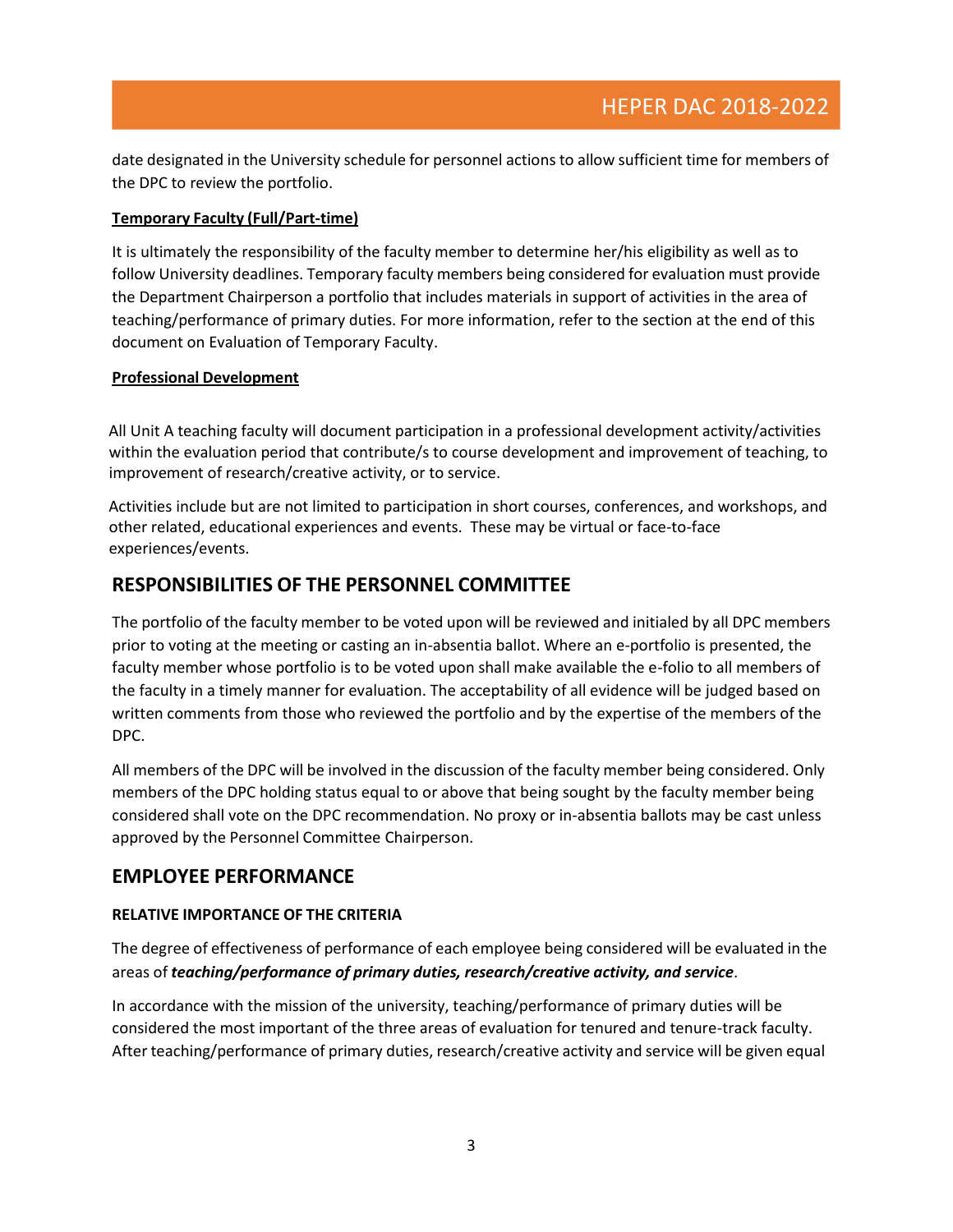emphasis. For successful retention or any personnel action recommendation, each criterion must be met.

### **SECTION 1. EVALUATION OF TEACHING/PERFORMANCE OF PRIMARY DUTIES**

Categories of materials and activities appropriate for the evaluation of teaching and performance of primary duties are presented below. In addition, descriptions for the methods to be used for evaluation of the faculty member's performance in the area of teaching and performance of primary duties are provided.

#### **Category 1 – Student Evaluations**

Each academic term, employees who teach a course or other instructional activity shall ensure that all of her/his students have the opportunity to evaluate her/his teaching effectiveness. Faculty members will be evaluated each term using the evaluation instrument given online. The items are weighted on a five-point scale.

| Satisfactory            | $2.5 - 2.6$  |
|-------------------------|--------------|
| Effective               | $2.61 - 3.0$ |
| <b>Highly Effective</b> | $3.01 - 3.5$ |
| Significant             | $3.51 - 4.0$ |
| Superior                | $4.01 - 5.0$ |

The Online Course Administrator will provide a summary of the evaluation results to individual faculty members and the department chairperson. The faculty member must include a brief summary identifying the courses and results of the student evaluation and copies of the summary report(s).

#### **Category 2 – Chair Evaluation and Peer Evaluation**

Each faculty member considered for retention or promotion must schedule three classroom observations per evaluation period. HEPER faculty must have one evaluation by the Department Chairperson and two by tenured or tenure-track faculty in the HEPER department with at least three years of university experience.

For online evaluations, the faculty member evaluated must provide the department chair access to his/her online class for review. Online evaluation forms are available in the department. For further information on distance education policy, see Appendix A.

Class observations shall be agreed upon by the faculty member, the Department Chair and the peerevaluator. The faculty member being considered will present a current syllabus and any handouts for the day to the evaluator(s) on the day of the evaluation for the class she/he teaches. The observers will each complete the DPC accepted peer evaluation form. The completed forms shall be returned to the faculty member for inclusion in the evaluation portfolio and the faculty member's file.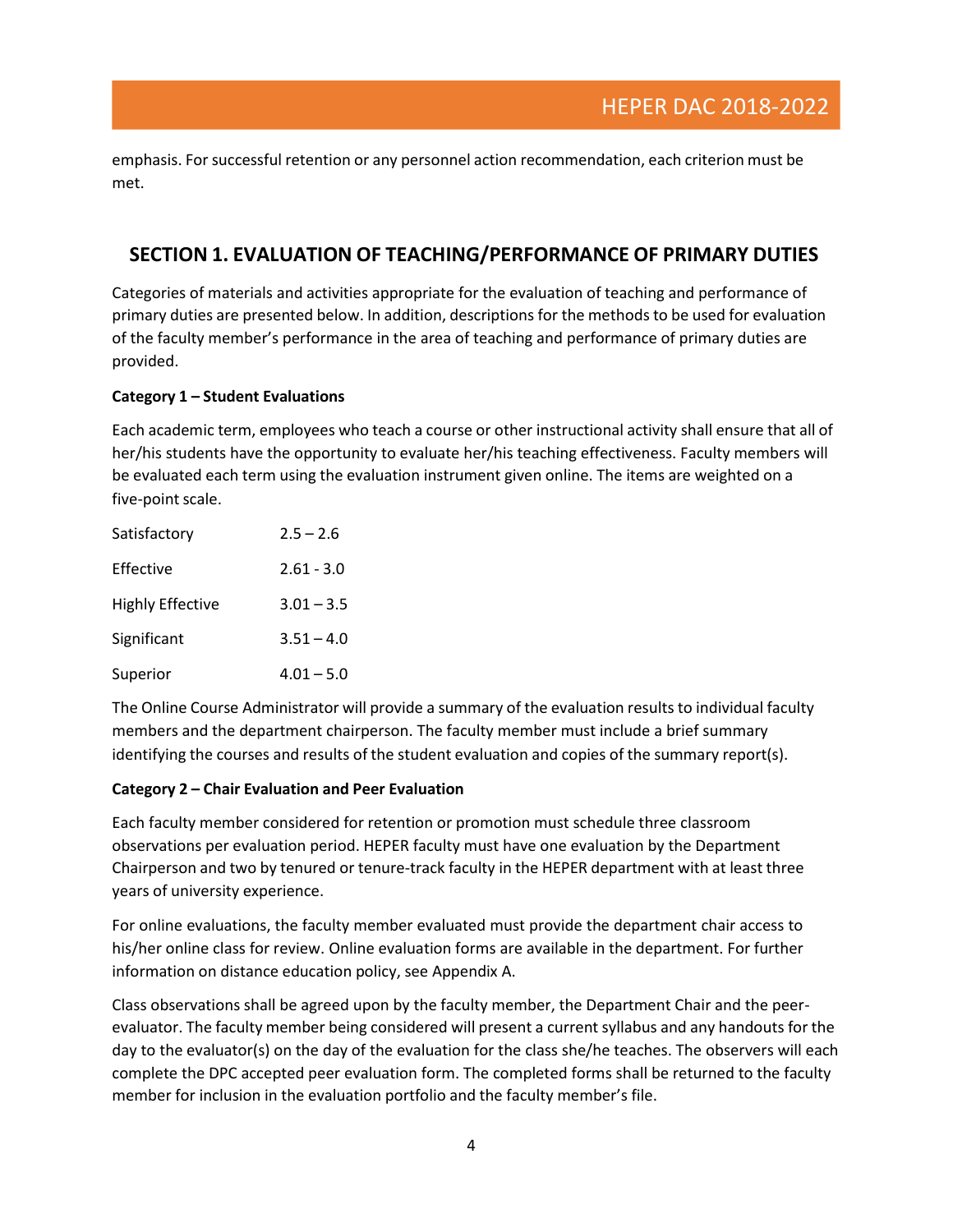Chairperson and peer evaluations will be rounded to the nearest whole number (the standard for rounding numbers is if it is 0.5 or higher, it is rounded to the nearest whole number). The evaluations for the faculty member being considered must average at or above the appropriate level according to the performance standards below.

| Satisfactory     | $2.5 - 2.75$ |
|------------------|--------------|
| Effective        | $2.76 - 3.5$ |
| Highly Effective | $3.51 - 4.0$ |
| Significant      | $4.01 - 4.5$ |
| Superior         | $4.51 - 5.0$ |

The faculty member being considered must include a brief summary identifying the results of the Department Chair and peer evaluations and the completed DPC accepted evaluation forms in their evaluation portfolio.

#### **Category 3 – Teaching Materials**

Examples of materials and activities to be included in the portfolio to support the faculty member's accomplishments in the area of teaching/primary duties are provided below. Formal documentation should be provided as evidence. Faculty members must include corresponding artifacts with a narrative description explaining how the artifact supports the examples used.

- 1. Revised Faculty Workload Worksheet
- 2. Copy of Office Hours which adhere to contract requirements
- 3. Examples of course syllabi
- 4. Examples of original teaching materials
- 5. Examples of course assessments(e.g., tests, quizzes, assignments)

6. An example of key assessments that support accreditation standards and reflection on student learning assessed in LiveText.

7. Revised/expanded courses with documentation of old/new syllabi and narrative explaining changes

- 8. Examples of integrating of technology into the classroom
- 9. Development of promotional materials

10. Professional consultation or cooperative efforts with schools, community organizations, or public/private agencies.

11. Academic programs aimed at retaining and graduating students (e.g., Academic Warnings)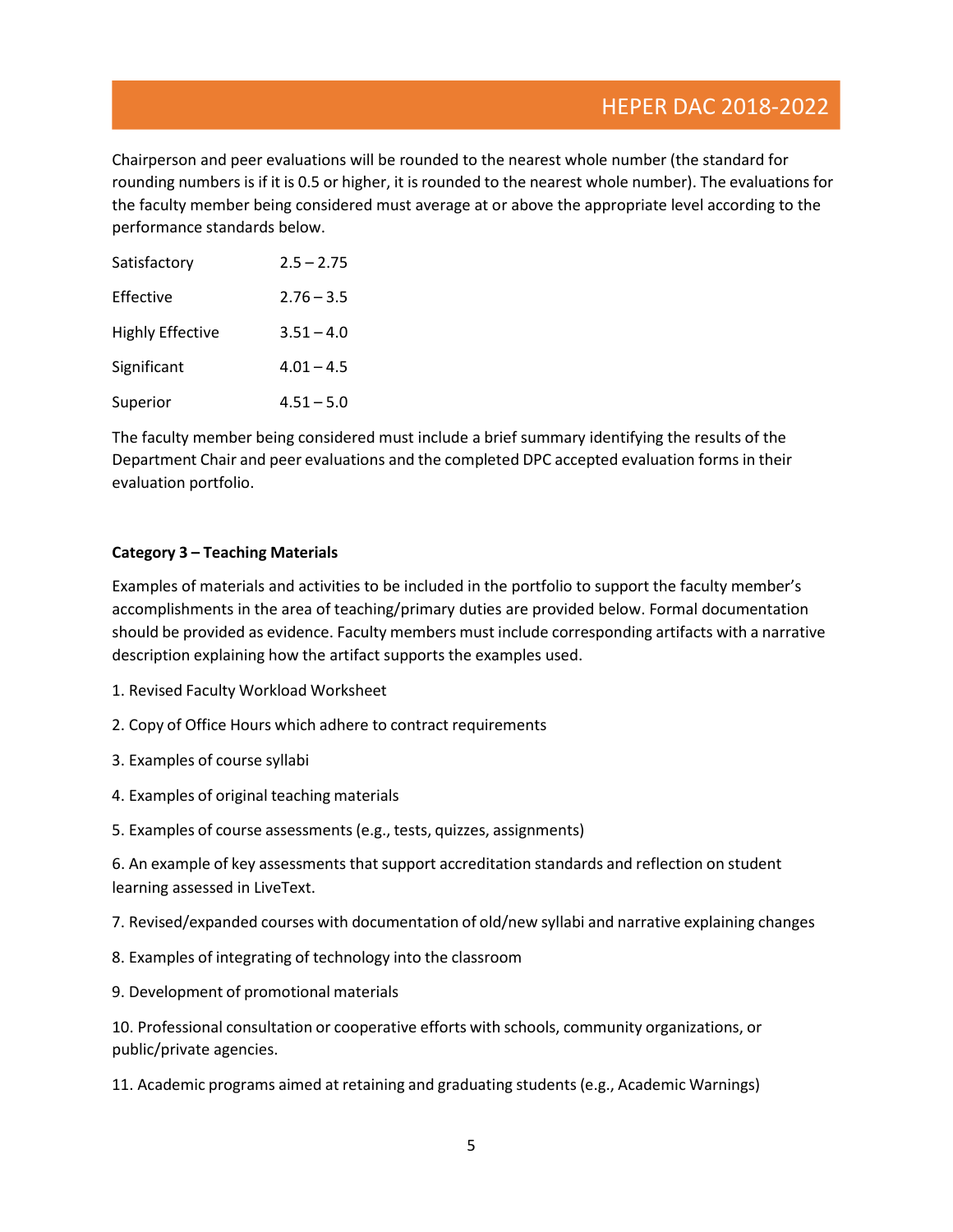- 12. Continuing professional development activities
- 13. Nomination for a teaching award
- 14. New course development
- 15. Online or hybrid course development
- 16. Completion of university-level research courses
- 17. Attendance at professional conferences
- 18. Placing knowledge into practice by bringing experts/practitioners to share with students
- 19. Materials supporting non-teaching activities for which cues were awarded (assessment coordinator)

When applicable, the faculty member should provide a packet of materials representing other duties (e.g., lab maintenance, inventory,supervision schedules, advising schedules). Faculty members receiving non-teaching CUE's must provide an evaluation of their administrative assignments from the Department Chairperson. The Chairperson's evaluation should be based on the job description provided for each administrative assignment.

#### **Category 4 – Curriculum/Program Enhancement or Development**

Examples of materials and activities to be included in the portfolio to support the faculty member's accomplishments in the area of curriculum/program enhancement or development are provide below. Formal documentation should be provided as evidence.

1. Awards or honors in teaching (e.g., faculty excellence award)

2. Curriculum or program evaluation or development forschools, community organizations, or public/private agencies.

- 3. Department program expansion or re-development
- 4. Community college articulation agreements
- 5. Graduate faculty status
- 6. New program development
- 7. Updating programs as reflected in curriculum change documents
- 8. Alignment/realignment of program curriculum with professional standards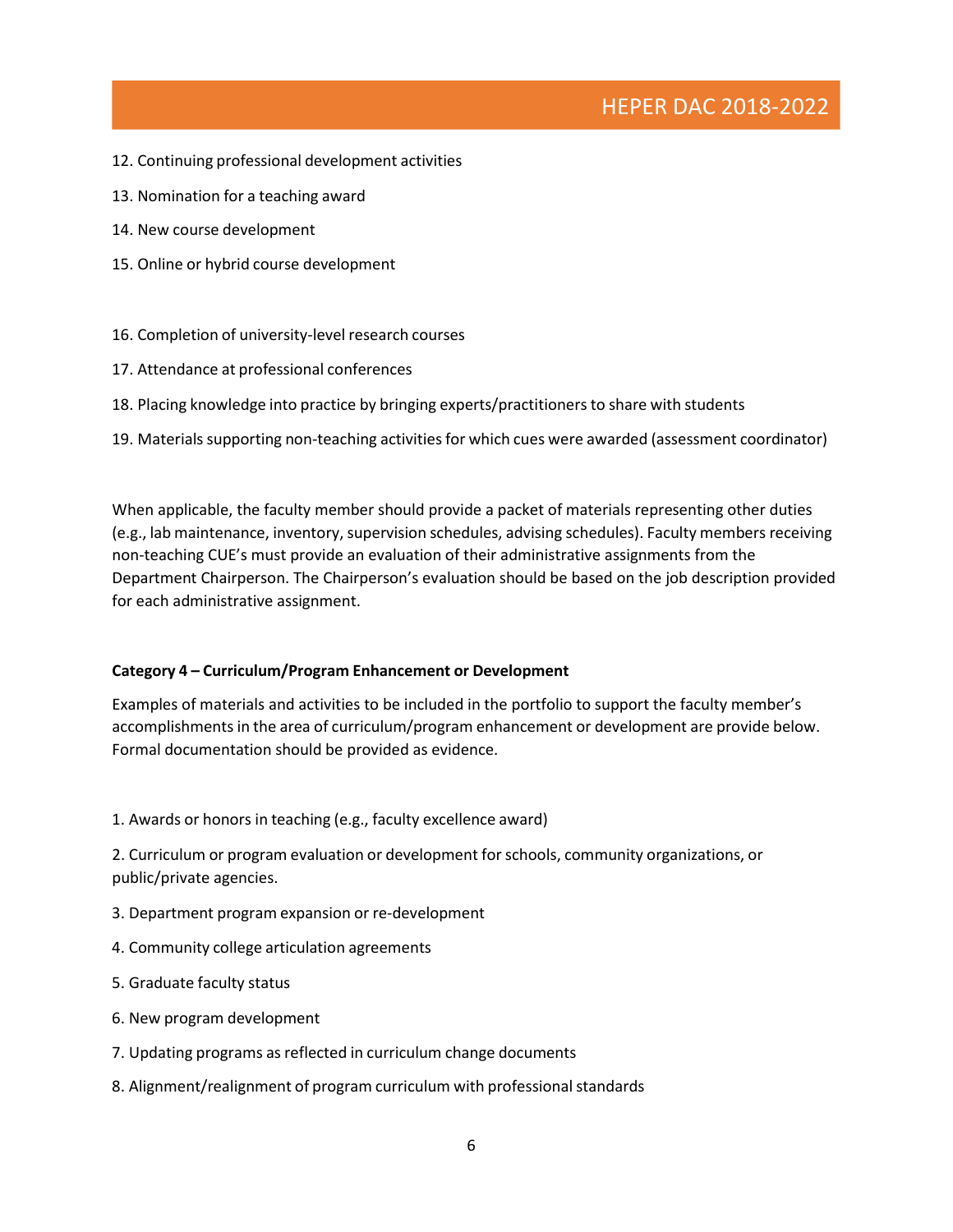9. Development of production and instructional materials for outside entities

10. Experiential teaching evidenced by providing peer teaching and practicum opportunities

11. Student engagement in teaching

12. Supplementary materials (e.g. WSI, Mental Health First Aid Certification, Personal Trainer Certification)

#### **Appropriate Decision Levels for Teaching and Performance of Primary Duties**

#### **Retention:**

1<sup>st</sup> year: Satisfactory

- 2<sup>nd</sup> year: Satisfactory
- 3 rd . year: Effective
- 4<sup>th</sup> year: Highly Effective
- 5<sup>th</sup> year: Significant

#### **Rank/Promotion**

**Assistant Professor**: Highly Effective

**Associate Professor**: Superior

**Professor**: Superior

**Tenure:** Superior

**PAI**: Superior (PAI = Performance Advancement Increase. See additional information on PAI requirements at the end of this document)

#### **Relative Importance and Weight**

**1**<sup>st</sup> Year – 2<sup>nd</sup> Year : For a faculty member to be rated as "Satisfactory" in the area of teaching/performance of primary duties, she/her must present evidence of a satisfactory rating in Categories 1 and 2 and documents required by Items, I, 2, and three (3) from Category 3.

**3 rd Year**: For a faculty member to be rated as "Effective" in the area of teaching/performance of primary duties, she/her must present evidence of an effective rating in Categories 1 and 2 and documents required by Items, I, 2, 3, 4, and 5 from Category 3 and at least one additional activity from Category 3.

**4 th Year and Assistant Professor**: For a faculty member to be rated as "Highly Effective" in the area of teaching/performance of primary duties, she/he must present evidence of ratings of highly effective in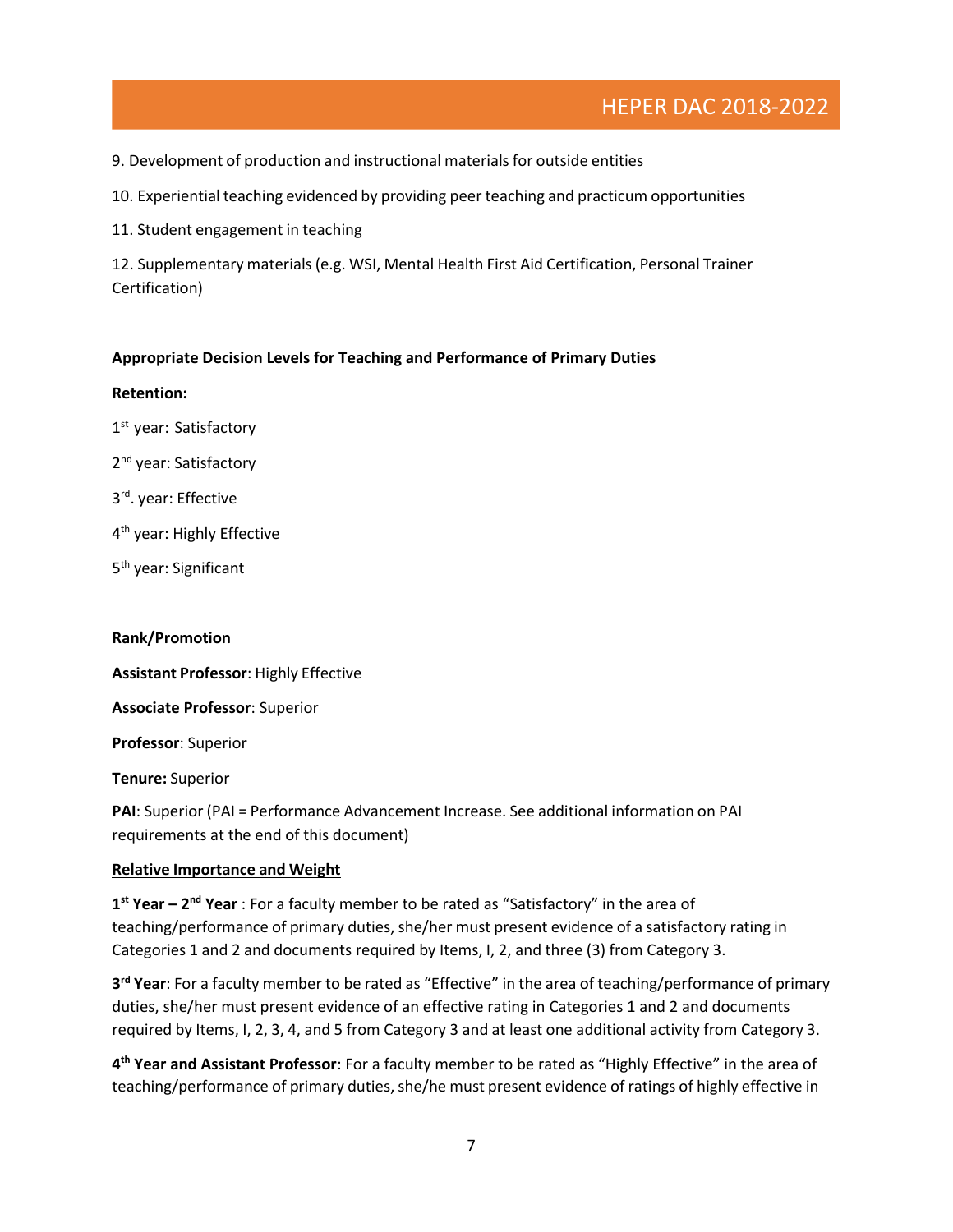Categories 1 and 2 and documents required by Items 1, 2, 3, 4, and 5 from Category 3 and at least two additional activities from Category 3.

**5 th Year**: For a faculty member to be rated as "Significant" in the area of teaching/performance of primary duties, she/he must present evidence of ratings of a significant rating in Categories 1 and 2 and documents required by Items 1, 2, 3, 4, and 5 from Category 3 and at least three additional activities from Category 3.

**Associate Professor:** For a faculty member to be promoted to Associate Professor, she/he must present evidence of a "Superior" rating in Categories 1 and 2, documents required by Items 1, 2, 3, 4, and 5 from Category 3 and at least four additional activities from Category 3, and one item from Category 4.

**Tenure:** For a faculty member to receive tenure, she/he must present evidence of a "Superior" rating in Categories 1 and 2, documents required by Items 1, 2, 3, 4, and 5 from Category 3 and at least four additional activities from Category 3, and one item from Category 4.

**Professor:** For a faculty member to be promoted to "Professor", she/he must present evidence of a "Superior" rating in Categories 1 and 2, documents required by Items 1, 2, 3, 4, and 5 from Category 3 and at least five additional activities from Category 3, and one item from Category 4.

| Year                                   | Performance<br><b>Standard</b> | Requirement                                                                                                                                                                                     |
|----------------------------------------|--------------------------------|-------------------------------------------------------------------------------------------------------------------------------------------------------------------------------------------------|
| Year 1                                 | Satisfactory                   | Satisfactory ratings in Categories 1 and 2 and documents required<br>by Items 1, 2 and 3 from Category 3                                                                                        |
| Year <sub>2</sub>                      | Satisfactory                   | Satisfactory ratings in Categories 1 and 2 and documents required<br>by Items 1, 2 and 3 from Category 3                                                                                        |
| Year <sub>3</sub>                      | Effective                      | Effective rating in Categories 1 and 2 and documents required by<br>Items 1, 2, 3, 4, and 5 from Category 3 and at least one additional<br>item from Category 3                                 |
| Year 4                                 | <b>Highly Effective</b>        | Highly Effective rating in Categories 1 and 2 and documents<br>required by Items 1, 2, 3, 4, and 5 from Category 3 and at least<br>two additional items from Category 3                         |
| Year 5                                 | Significant                    | Significant ratings in Categories 1 and 2 and documents required<br>by Items 1, 2, 3, 4, and 5 from Category 3 and at least three<br>additional items from Category 3                           |
| Promotion to<br>Associate<br>Professor | Superior                       | Superior rating in Categories 1 and 2 and documents required by<br>Items 1, 2, 3, 4, and 5 from Category 3 and at least four additional<br>items from Category 3, and one item from Category 4. |
| Tenure                                 | Superior                       | Superior rating in Categories 1 and 2 and documents required by<br>Items 1, 2, 3, 4, and 5 from Category 3 and at least four additional<br>items from Category 3, and one item from Category 4. |

### **Table 1: Performance Standards for Teaching/Primary Duties for Retention, Tenure, Promotion and PAI**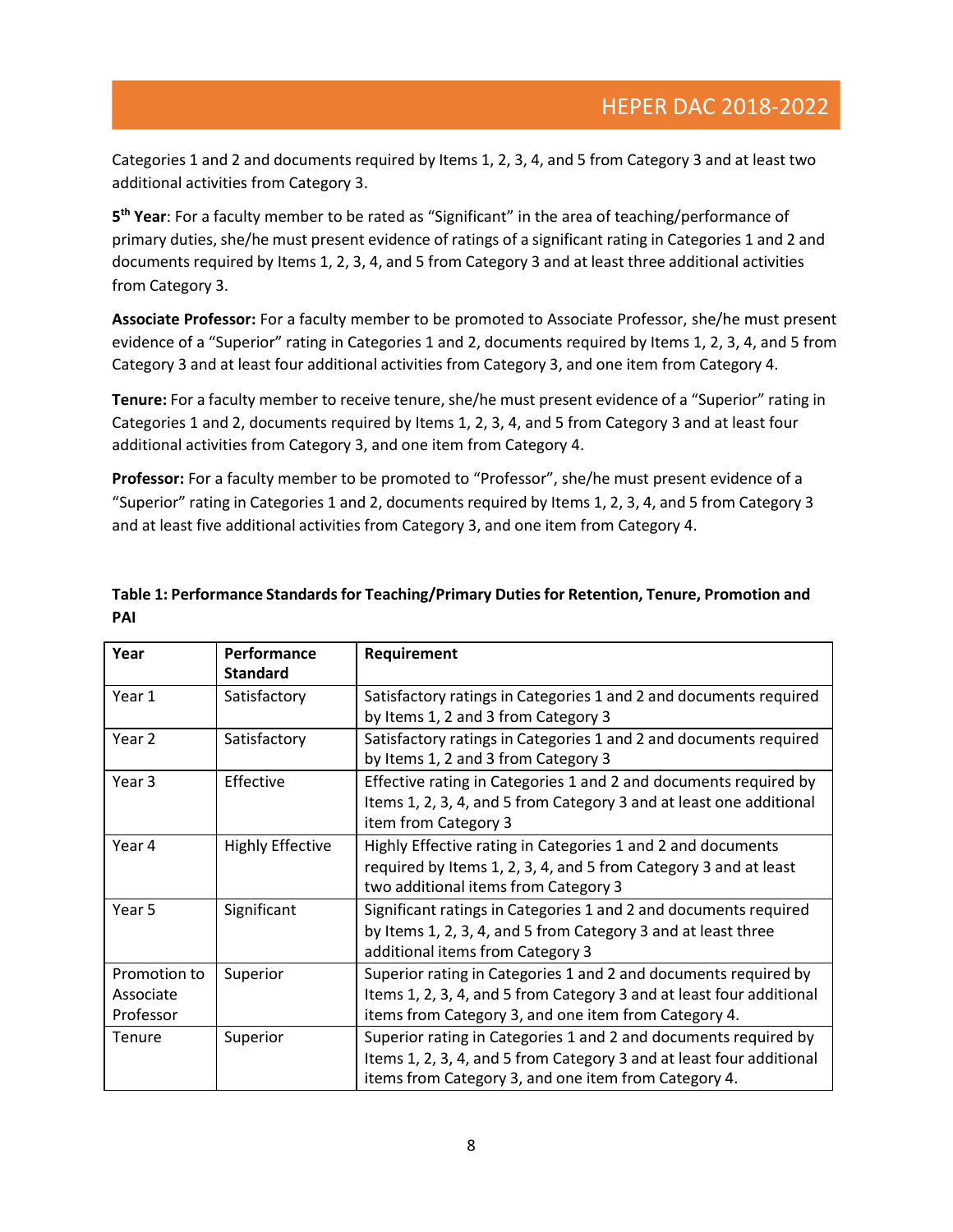| Promotion to<br>Professor | Superior | Superior rating in Categories 1 and 2 and documents required by<br>Items 1, 2, 3, 4, and 5 from Category 3 and at least five additional<br>items from Category 3, and one item from Category 4.                                                                                       |
|---------------------------|----------|---------------------------------------------------------------------------------------------------------------------------------------------------------------------------------------------------------------------------------------------------------------------------------------|
| PAI                       |          | The faculty member applying for PAI must achieve the highest<br>rating possible in any two of the three categories of teaching,<br>research, and service, and achieve the second to highest possible<br>rating in the third category (to include refereed publications and<br>grants) |

#### **Evaluation of Tenured Faculty – Teaching**

Faculty should meet adequate standards in each of the three (3) areas. Failure to do so in any one of the three areas for two (2) consecutive years shall trigger a one-year appraisal and professional development process as defined by the Professional Development Mentoring Committee.

The categories of materials and activities for use in the yearly evaluation portfolio should include, but are not limited to those listed below

Category 1 – Student evaluation

Category 2 – Chair/Peer evaluations

Category 3 – Teaching and Primary duties Materials

Adequate: For a faculty member to be rated as "Adequate", she/he must receive an "Effective" rating.

**Exemplary:** For a faculty member to be rated "Exemplary" she/he must receive a "Highly Effective" rating.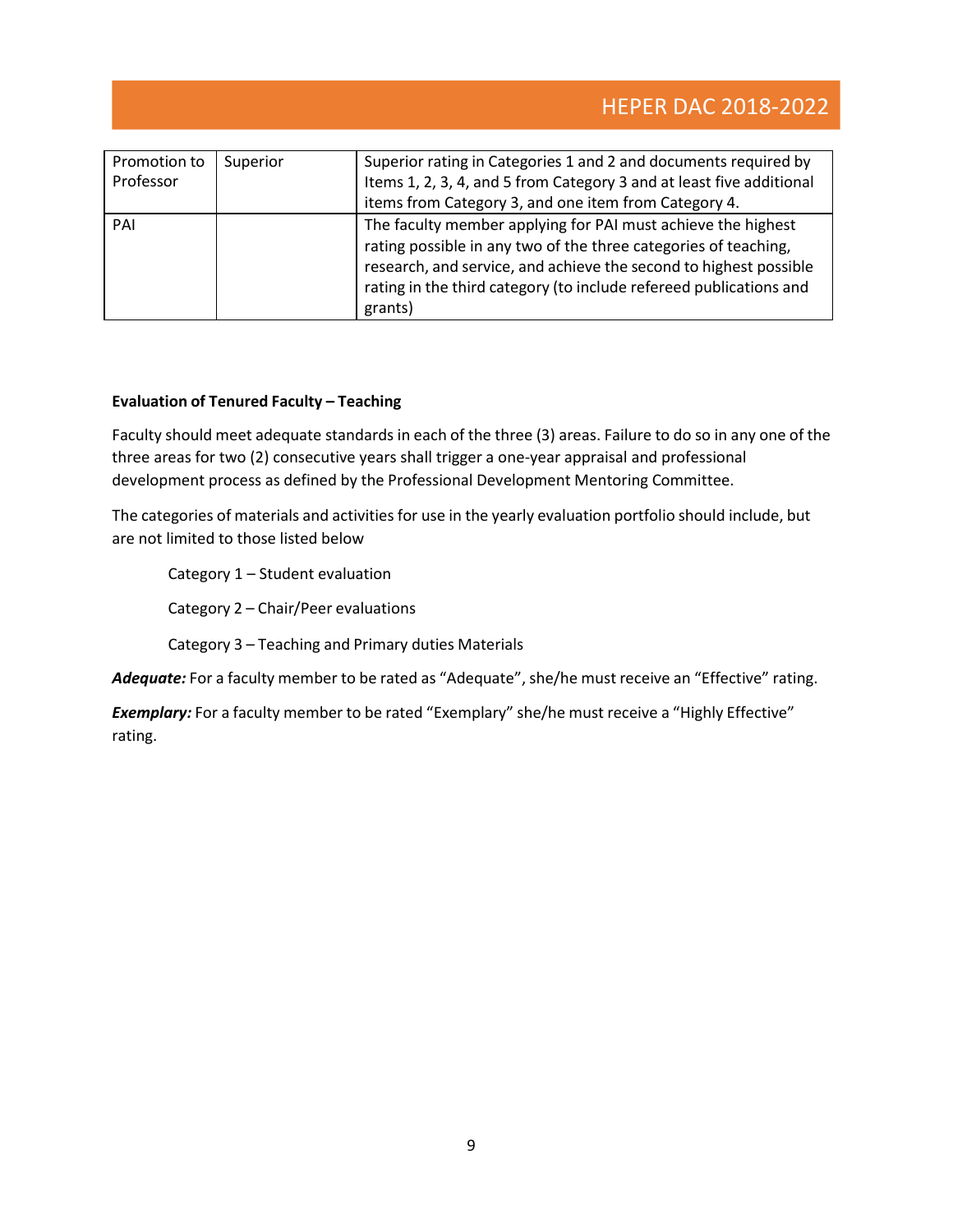### **SECTION 2. EVALUATION OF RESEARCH/CREATIVE ACTIVITY**

Categories of materials and activities appropriate for the evaluation of research/creative activities are presented in increasing order of relative importance. Formal documentation from the sponsoring agency such as professional organizations, school districts, publishers, state agencies, etc., should be submitted as evidence (e.g., transcripts, grade notifications, and letters of receipt, acceptance, completion or approval, evaluation summaries of activities). Note: Papers, publications, proposals or presentation handouts that the faculty created for activities may be included but must be accompanied by documentation from the sponsoring agency. Materials and activities completed as a paid consultant are not considered for evaluation. Faculty members must include corresponding artifacts with a narrative description explaining how the artifact supports the examples used.

#### **Category 1**

1. Evidence of progress towards completion of an advanced degree or program of professional growth including acceptance letter, program plan, current transcripts, and proof of current enrollment.

- 2. Program assessment which includes collection, analysis, and reporting of data outside CSU activities.
- 3. Submission of a proposal for presentation at a professional conference orseminar
- 4. Evidence of submission of an internal grant, contract, or research proposal
- 5. Evidence ofsubmission of manuscripts for publication in non-refereed journals and publications
- 6. Nomination for award in research/creative activity

#### **Category 2**

1. Completion of a terminal degree

2. Original productions, presentations, contributive papers, poster presentations at meetings, conferences, seminars, workshops etc. Of local, state, or regional professional organizations as it applies to your specific areas of expertise such as dance.

3. Evidence of submission of a grant, contract, or research proposal to an external source

- 4. Evidence of submission of manuscripts for publication in refereed journals, edited books, etc.
- 5. Publication in a non-refereed journal or publication
- 6. Awards and grants form internal sources

7. Presentation of a review of recent research or "best practice" to a departmental, college or university forum

8. Presentation of research at an in-service or staff development program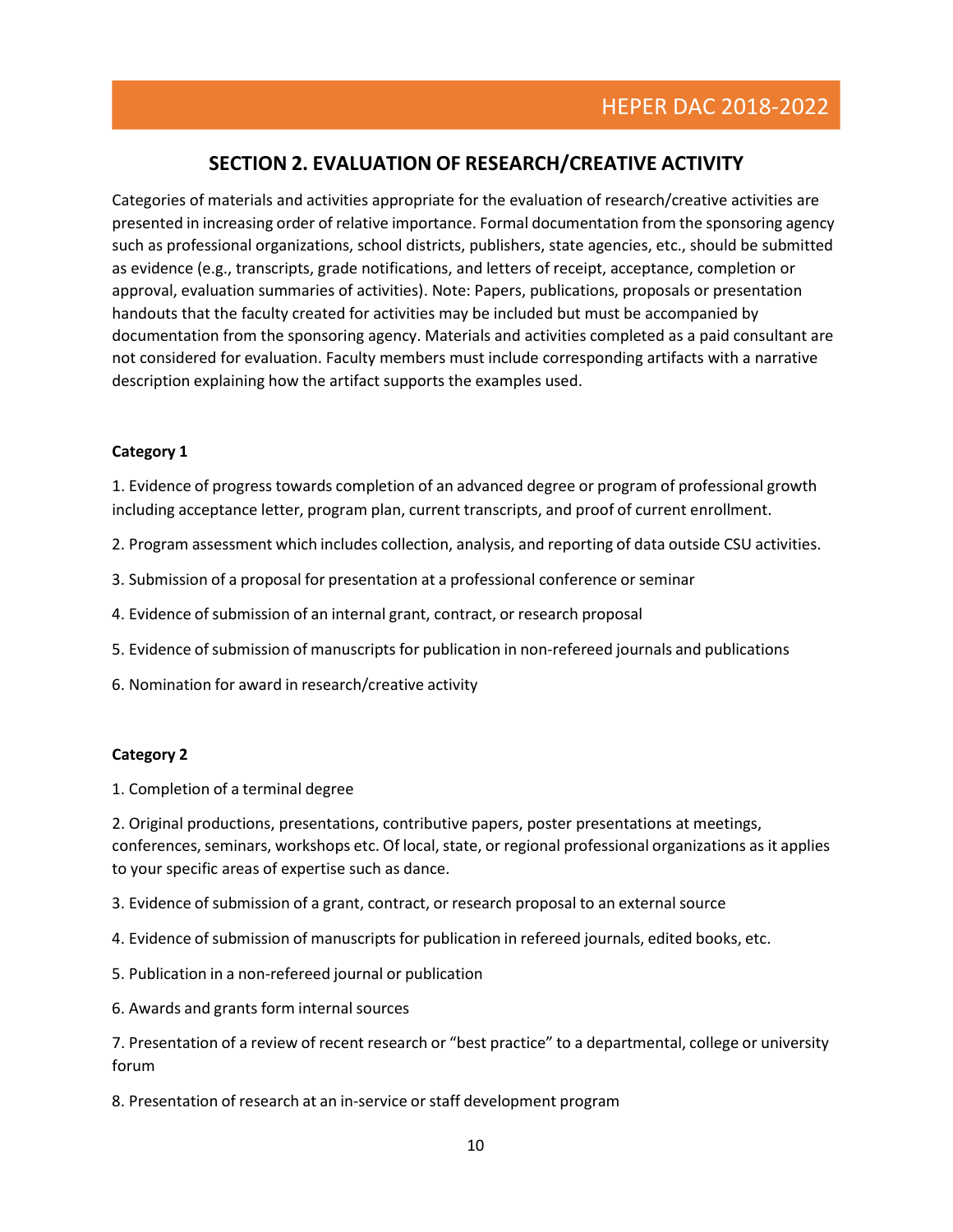- 9. Evidence of a non-refereed professional publication
- 10. Award of University Research CUEs
- 11. Serving on a dissertation committee
- 12. Awards or honors in research/creative activity
- 13. Visiting professor at a national level.

#### **Category 3**

1. Original productions, presentations, contributive papers, poster presentations at meetings, conferences, seminars, workshops etc. of national or international professional organizations as it applies to your specific areas of expertise such as dance.

- 2. Invitation as a keynote speaker at a national or international conference
- 3. Visiting professor, lecturer, or scholar on an international level in the individual's area of expertise
- 4. International fellowship or internship
- 5. External awards of grants or contracts
- 6. Publication of refereed book reviews, or refereed book chapters
- 7. Publication of refereed journal articles

8. Publication of refereed books, or curriculum including film, video tape or other materials related to content field.

- 9. Editor or co-editor of refereed journal
- 10. Professional recognition for accomplishment or contribution of research from an external source
- 11. Chairing a dissertation committee
- 12. Student engagement in research activities

#### **Appropriate Decision Levels for Research and Creative Activity**

#### **Retention**

- 1<sup>st</sup> year: Appropriate
- 2<sup>nd</sup> year: Satisfactory
- 3<sup>rd</sup> year: Highly Satisfactory
- 4<sup>th</sup> year: Effective
- 5<sup>th</sup> year: Highly effective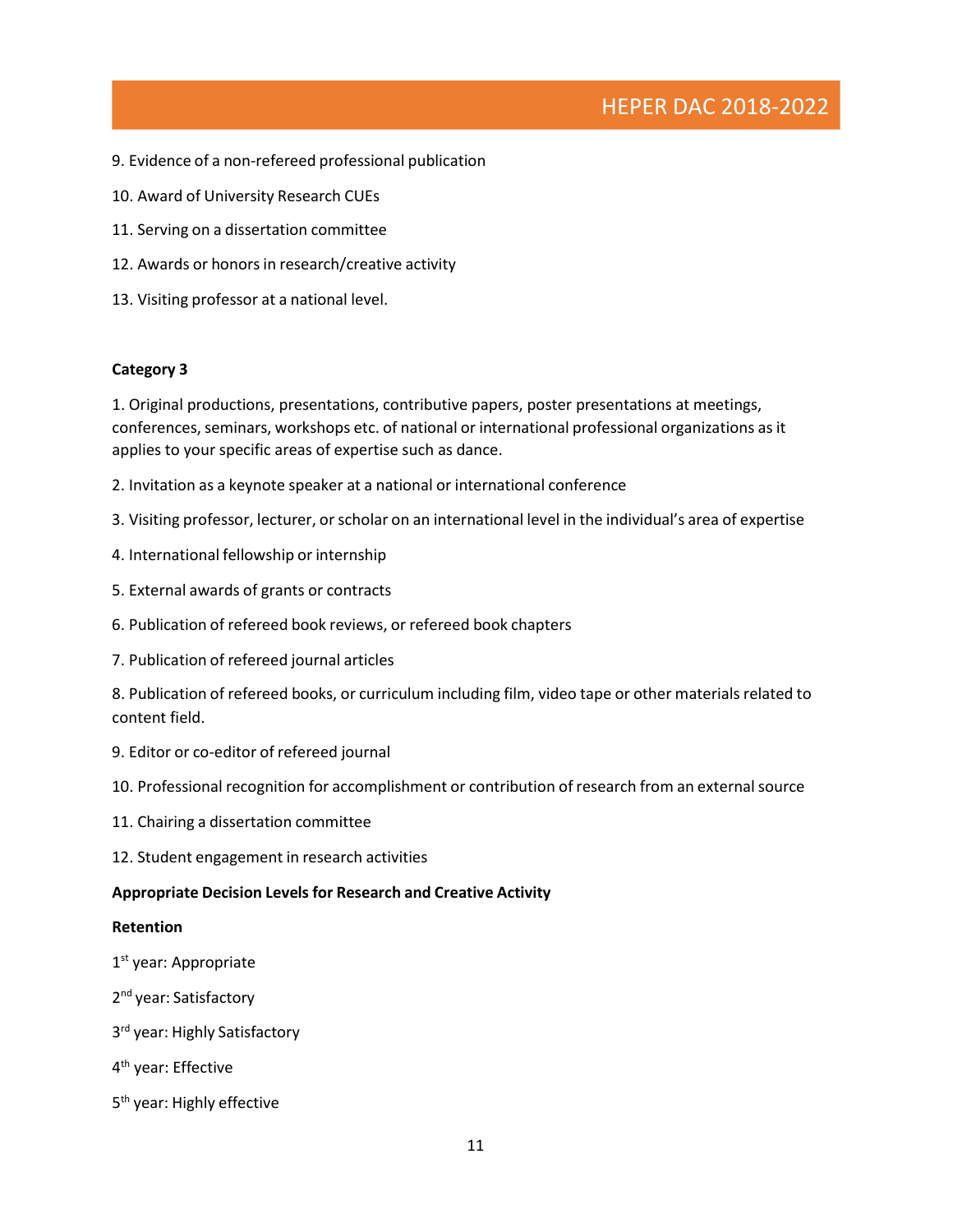**Rank/Promotion Assistant Professor** : Satisfactory **Associate Professor**: Significant **Professor**: Superior **Tenure:** Significant **PAI:** Significant

#### **Relative Importance and Weight**

1<sup>st</sup> Year: For a faculty member to be rated as "Appropriate" in the area of research/creative activity, she/he must present evidence of one activity from any of the three categories.

2<sup>nd</sup> Year: For a faculty member to be rated as "Satisfactory" in the area of research/creative activity, she/he must present evidence of two activities from any of the three categories.

3<sup>rd</sup> Year: For a faculty member to be rated as "Highly Satisfactory" in the area of research/creative activity, she/he must present evidence of three activities from any of the three categories.

4<sup>th</sup> Year: For a faculty member to be rated as "Effective" in the area of research/creative activity, she/he must present evidence of at least two activities in Categories 2 or 3.

5<sup>th</sup> Year: For a faculty member to be rated as "Highly Effective" in the area of research/creative activity, she/he must present evidence of at least three activities in Categories 2 or 3.

**Associate Professor**: For a faculty member to be rated "Significant" in the area of research/creative activity, she/he must present evidence of at least four activities from Categories 2 and 3, one of which must be from Category 3. Promotion to associate professor must include evidence of at least two publications, of which one manuscript must be a refereed journal, book, book review, book chapter or curriculum including film, video tape or other materials related to specific field content such as dance.

**Tenure:** For a faculty member to be rated "Significant" in the area of research/creative activity, she/he must present evidence of at least four activities from Categories 2 and 3, one of which must be from Category 3. Tenure must include evidence of at least two publications, of which one manuscript must be a refereed journal, book, book review, book chapter or curriculum including film, video tape or other materials related to specific field content such as dance or an external award of a grant or contract.

**Professor:** Promotion to professor requires a "superior" level which must include, relative to tenure, two additional publications of which one must be refereed journal article, book, book review, book chapter, or curriculum including film video tape or other materials related to specific field content such as dance, or external award of a grant or contract.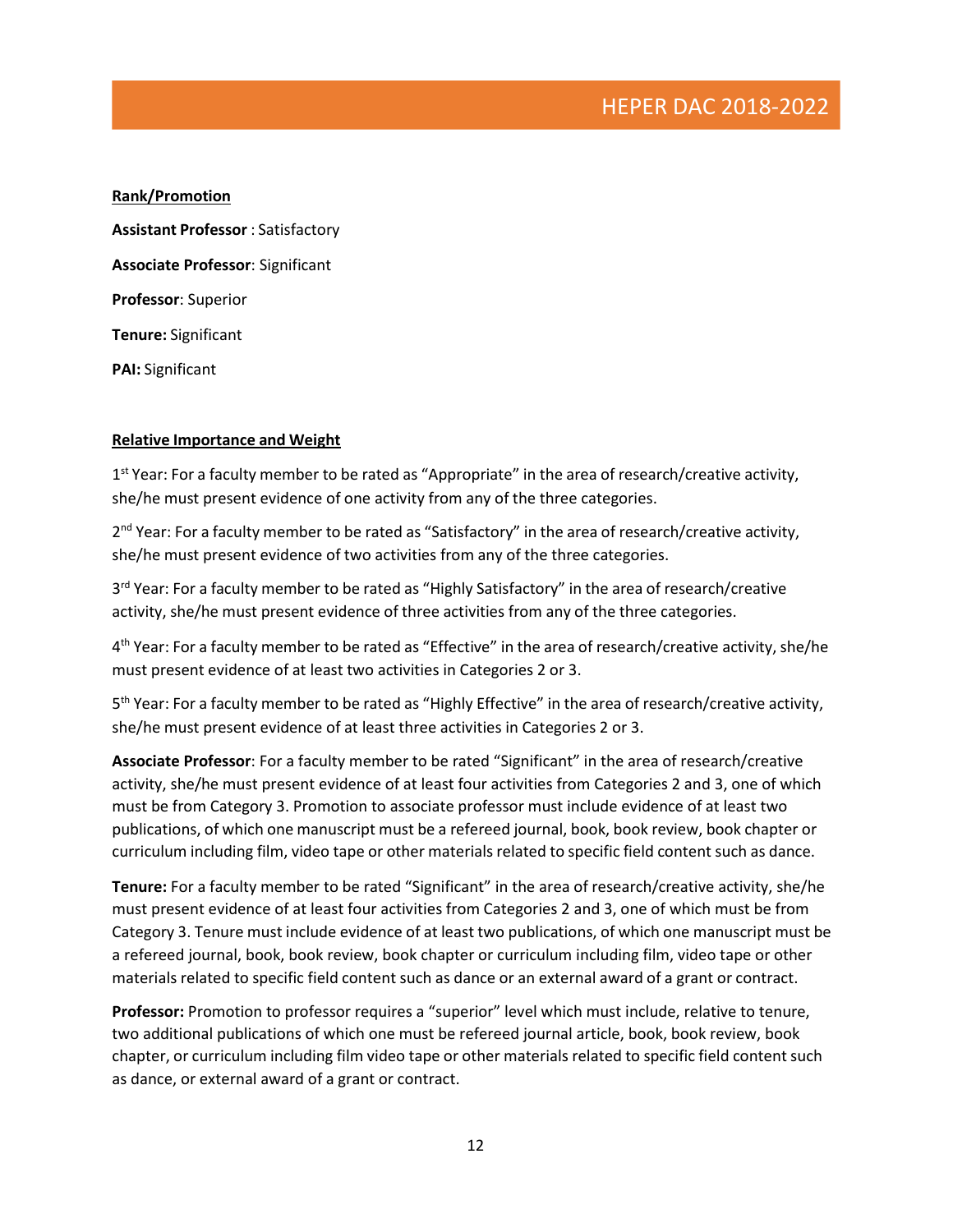### **Table 2: Performance Standards for Research/Creative Activity for Retention, Tenure, Promotion and PAI**

| Year              | Performance<br><b>Standard</b> | Requirement                                                       |
|-------------------|--------------------------------|-------------------------------------------------------------------|
| Year 1            | Appropriate                    | Evidence of one activity from any of the three categories         |
| Year <sub>2</sub> | Satisfactory                   | Evidence of two activities from any of the three categories       |
| Year <sub>3</sub> | <b>Highly Satisfactory</b>     | Evidence of three activities from any of the three categories     |
| Year 4            | Effective                      | Evidence from at least two activities in Categories 2 or 3        |
| Year 5            | <b>Highly Effective</b>        | Evidence of at least three activities in Categories 2 or 3        |
| Promotion to      | Significant                    | Evidence of at least four activities from Categories 2 and 3, one |
| Associate         |                                | of which must be from Category 3. Promotion to associate          |
| Professor         |                                | professor must include evidence of at least two publications,     |
|                   |                                | of which one manuscript must be a refereed journal, book,         |
|                   |                                | book review, book chapter, or curriculum including film, video    |
|                   |                                | tape or other materials related to specific field content such as |
|                   |                                | dance, or an external award of a grant or contract.               |
| Tenure            | Significant                    | Evidence of at least four activities from Categories 2 and 3, one |
|                   |                                | of which must be from Category 3. Tenure must include             |
|                   |                                | evidence of at least two publications, of which one manuscript    |
|                   |                                | must be a refereed journal, book, book review, book chapter,      |
|                   |                                | or curriculum including film, video tape or other materials       |
|                   |                                | related to specific field content such as dance, or an external   |
|                   |                                | award of a grant or contract.                                     |
| Promotion to      | Superior                       | Evidence of at least five activities from Categories 2 and 3, one |
| Professor         |                                | of which must be from Category 3. Relative to tenure, two         |
|                   |                                | additional publications of which one must be a refereed           |
|                   |                                | journal, book, book review, book chapter, or curriculum           |
|                   |                                | including film, video tape or other materials related to specific |
|                   |                                | field content such as dance, or an external award of a grant or   |
|                   |                                | contract.                                                         |
| PAI               |                                | The faculty member applying for PAI must achieve the highest      |
|                   |                                | rating possible in any two of the three categories of teaching    |
|                   |                                | research, and service, and achieve the second to highest          |
|                   |                                | possible rating in the third category (to include refereed        |
|                   |                                | publications and grants).                                         |

#### **Evaluation of Tenured Faculty – Research**

#### *Adequate*

For a faculty member to be rated "adequate" in the area of research/creative activity, she/he must receive a rating of "highly satisfactory" with evidence of three activities from any of the three categories.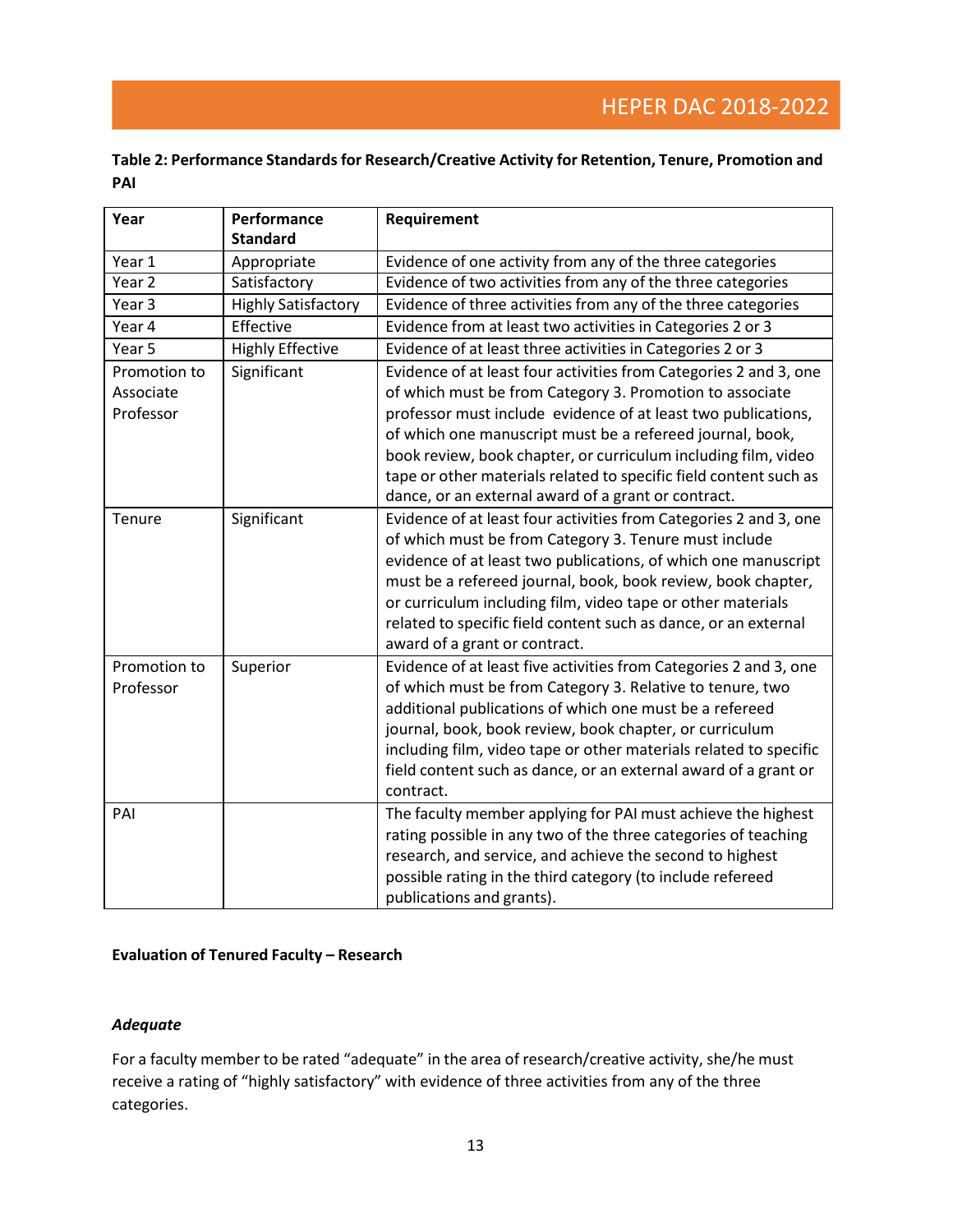#### *Exemplary*

For a faculty member to be rated "satisfactory" in the area of research/creative activity, she/he must receive an "effective" rating with evidence of at least two items in Category 2 or 3.

### **SECTION 3. EVALUATION OF SERVICE**

Service includes service to the University, to the community in general, and to the profession. Categories of materials and activities appropriate for the evaluation of service are presented in levels of increasing order of relative importance. Formal documentation from the sponsoring agency such as professional organizations, school districts, publishers, state agencies, etc., should be submitted as evidence (e.g., letters of receipt, acceptance, completion or approval, evaluation summaries of activities, committee minutes).

#### **Category 1**

- 1. Inform the public of available departmental and/or university services
- 2. Membership on a non-departmental advisory board (e.g., Head Start)
- 3. Membership on department committees
- 4. Membership in professional organizations
- 5. Nomination for a service award

#### **Category 2**

- 1. Membership/documented attendance on college, university, orsystem-wide committee
- 2. Active participation on search committees
- 3. Active participation in College faculty meetings
- 4. Serve as department recording secretary
- 5. Serve as officer/chair of departmental committees
- 6. Service through union activities
- 7. Sponsor student organization
- 8. Write letters of recommendation for students
- 9. Serve as peer evaluator for faculty member in other departments
- 10. Volunteer work to support goals of the University or its surrounding community
- 11. Visits to, or participation in career days at high schools or community colleges for recruitment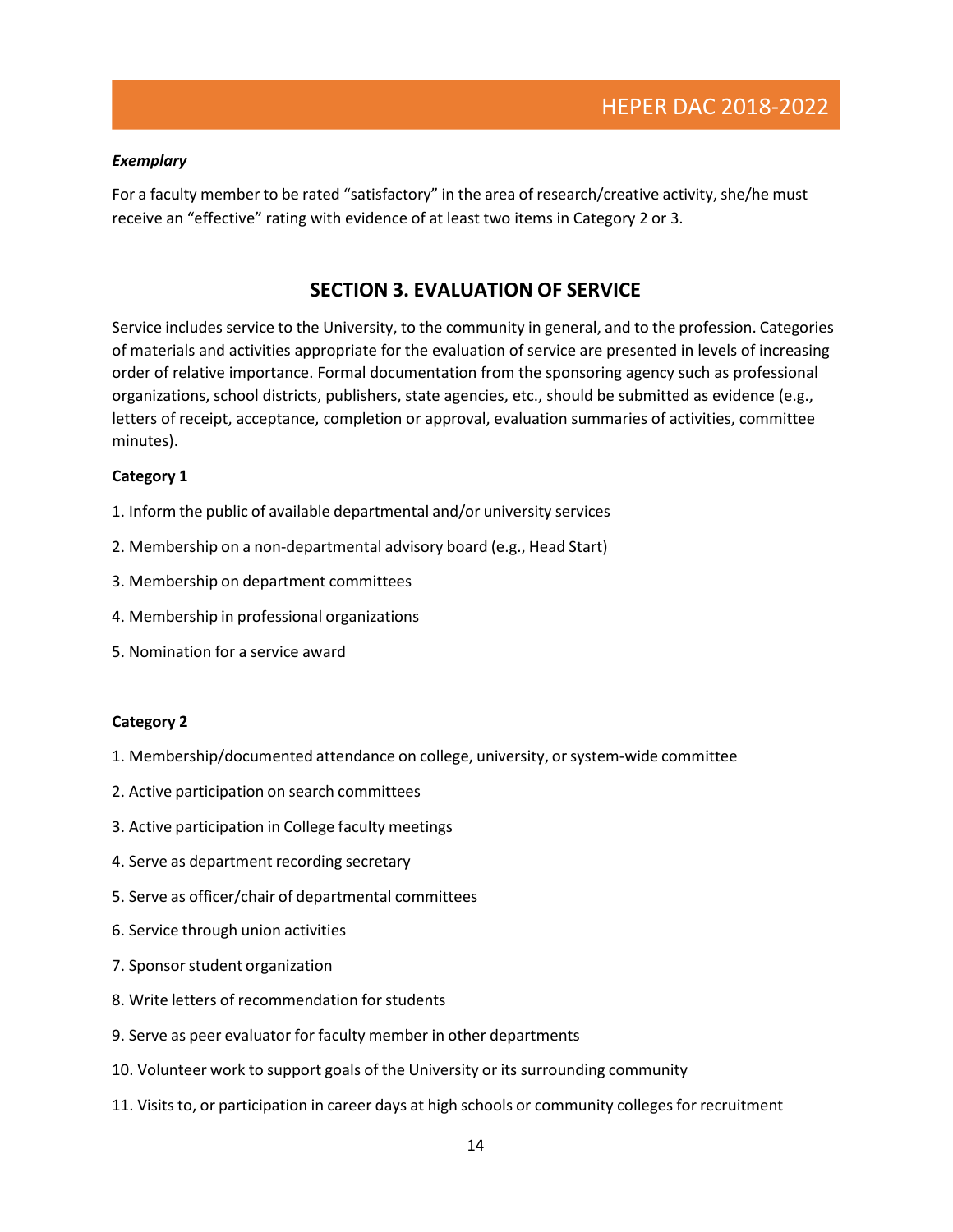### HEPER DAC 2018-2022

- 12. Actively solicit funds to benefit the department, college, university or community partners
- 13. Conduct, coordinate, and prepare department program reviews.
- 14. Documented attendance on local, state, regional, national, or international professional organization
- 15. Serve on a committee in a professional organization at local, state, regional level
- 16. Plan/facilitate program meetings/committee work at the local, regional, orstate level
- 17. Reviewer, referee, juror, or editor for professional publications in area of expertise
- 18. Complete a book review such as textbook, case study.
- 19. Award for service at the local or state level

#### **Category 3**

- 1. Active participation on College, University, or system-wide committee
- 2. Serve as an officer on College, University, or system-wide committee
- 3. Mentor graduates who are first year teachers/professionals
- 4. Volunteer work which draws upon one's academic skills
- 5. Volunteer work to support goals of the University or surrounding community involving P-20 students
- 6. Provide professional services to students beyond the requirements of one's teaching assignments

7. Assist in ongoing University special programs beyond that of assigned workload for which there is no monetary compensation

8. Plan and develop creative professional activities which significantly add to the field, such as conferences, seminars, workshops etc.

9. Participate in committees or activities designed to increase cooperation with other institutions

10. Serve on local school council, school board, library board, community board (e.g., Municipal Parks & Recreation), or any other professionally related board.

- 11. Participate in community advocacy work related to leisure/recreation/parks
- 12. Participate in school, library, or other professional reform activities
- 13. Professional speaking engagement on campus or in the community
- 14. Conduct, coordinate, and prepare program reviews at the state, national, or international level
- 15. Prepare accreditation reports
- 16. Serve on an accreditation team at the state or national level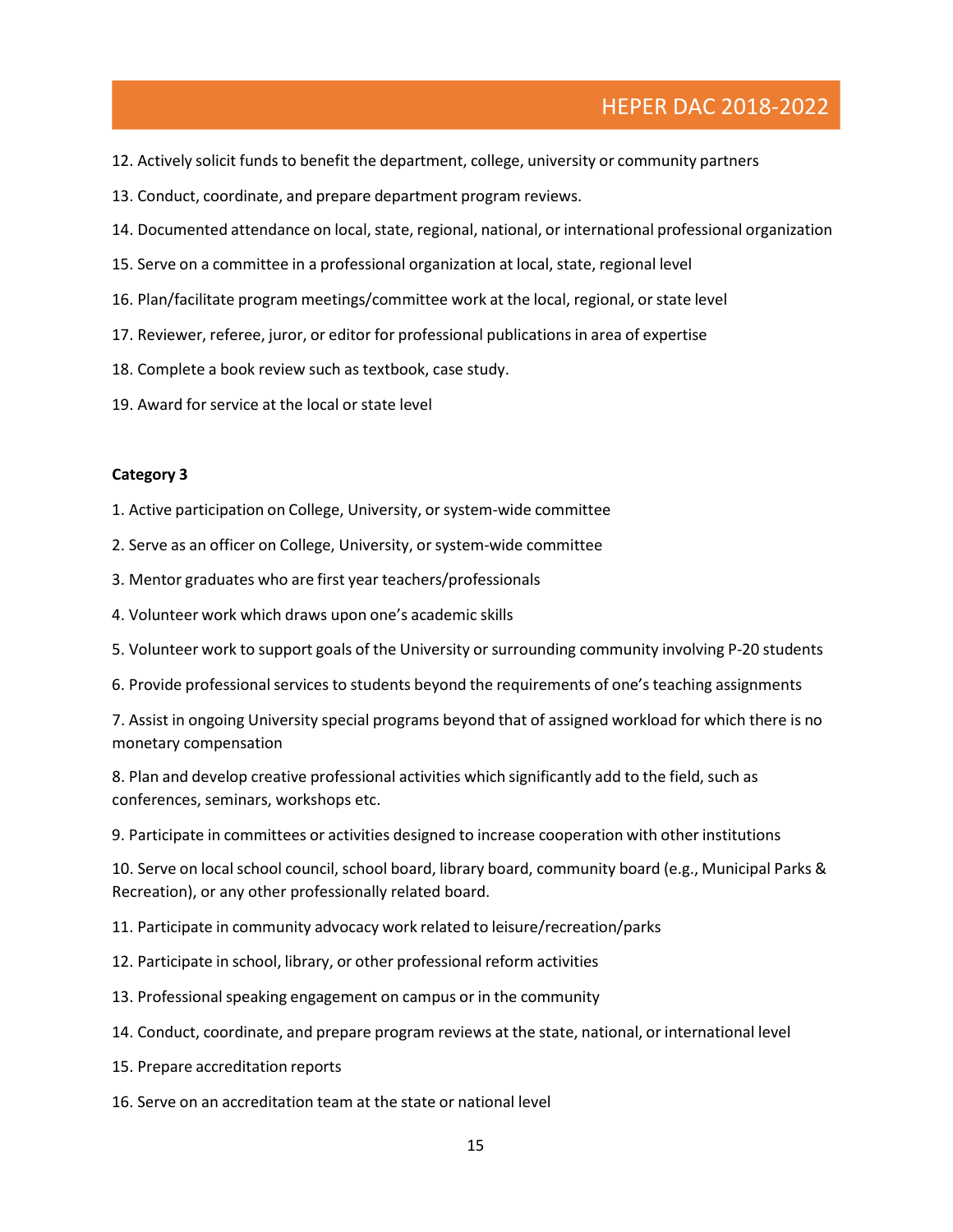### HEPER DAC 2018-2022

- 17. Serve as an officer in a professional organization
- 18. Plan/facilitate program meetings/committee work at the national or international level

19. Collaborate with community organizations/partnershipsincluding governmental agencies at the local, state, national, or international level

- 20. Evidence of significant leadership over time
- 21. Student engagement in service
- 22. Award for service at the national or international level

#### **Appropriate Decision Levels for Service**

#### **Retention**

- 1 st year: Appropriate
- 2<sup>nd</sup> year: Satisfactory
- 3 rd year: Highly Satisfactory
- 4<sup>th</sup> year: Effective
- 5<sup>th</sup> year: Highly effective

#### **Rank/Promotion**

**Assistant Professor**: Satisfactory

**Associate Professor**: Significant

**Professor**: Superior

**Tenure**: Significant

**PAI**: Significant

#### **Relative Importance and Weight**

1<sup>st</sup> Year: For a faculty member to be rated as "Appropriate" in the area of service, she/he must present evidence of two activities from any category.

2<sup>nd</sup> Year: For a faculty member to be rated as "Satisfactory" in the area of service, she/he must present evidence of three activities from any category.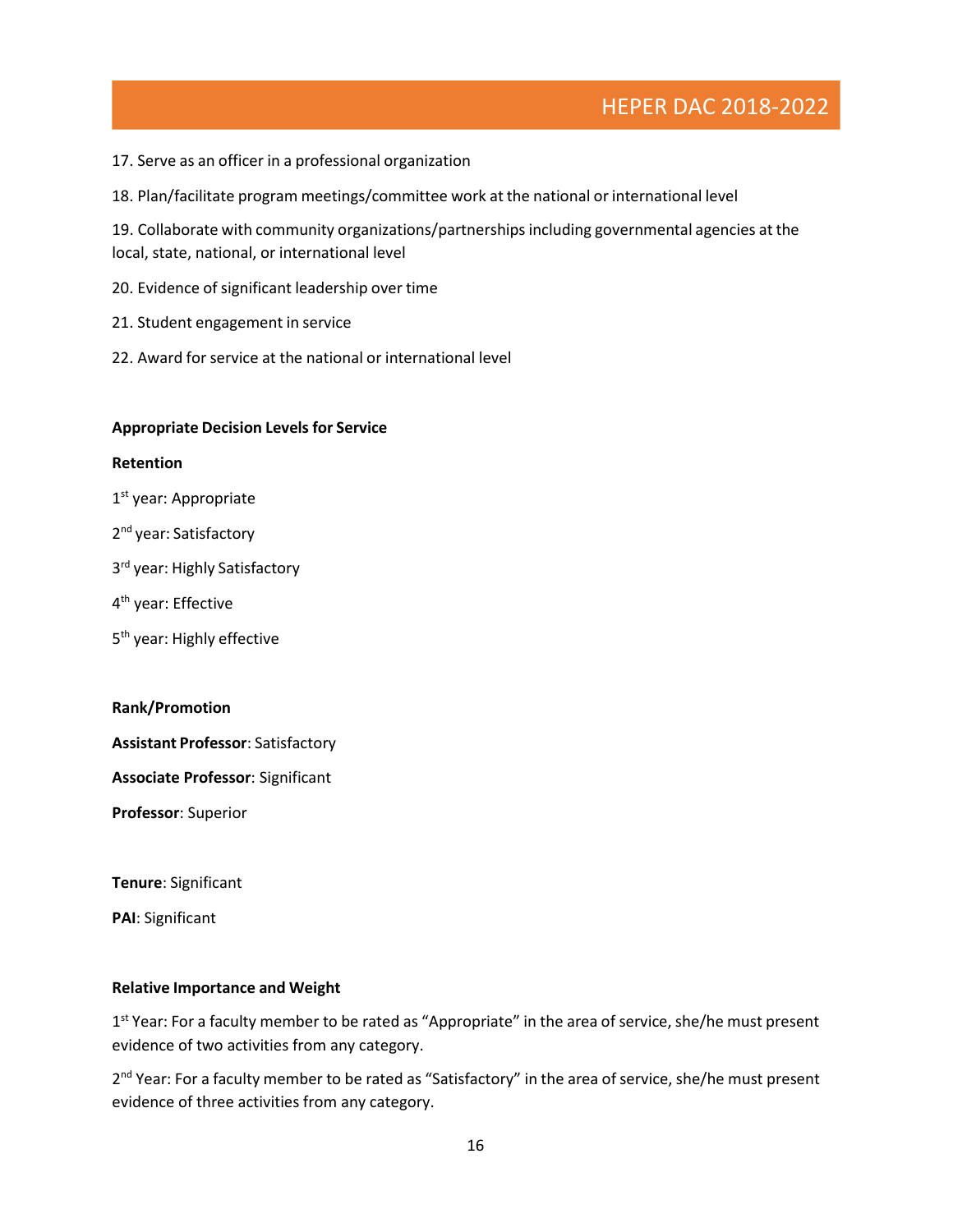3<sup>rd</sup> Year: For a faculty member to be rated as "Highly Satisfactory" in the area of service, she/he must present evidence of one activity from each category.

4<sup>th</sup> Year: For a faculty member to be rated as "Effective" in the area of service, she/he must present evidence of at least three activities from Categories 1 and 2 with at least one being from Category 2.

5<sup>th</sup> Year: For a faculty member to be rated as "Highly Effective" in the area of service, she/he must present evidence of at least three activities from Categories 1 and 2 with at least two being from Category 2.

**Associate Professor:** Promotion to associate professor requires a rating of "significant". For a faculty member to be rated as "Significant" she/he must present evidence of at least three activities from Category 2. Promotion to associate professor must include membership on a professional organization and service as a member on a university committee.

**Tenure:** For a faculty member to receive tenure, she/he must provide evidence of a "Significant" rating. In order to receive a "significant" rating, the faculty member must present evidence of at least three activities from Category 2. Tenure must include membership on a professional organization and service as a member on a university committee.

**Professor**: For a faculty member to be rated as "Superior" in the area of service, she/he must present evidence of at least four activities from Category 2.

| Year                                   | Performance<br><b>Standard</b> | Requirement                                                                                                                                                                                                |
|----------------------------------------|--------------------------------|------------------------------------------------------------------------------------------------------------------------------------------------------------------------------------------------------------|
| Year 1                                 | Appropriate                    | Evidence of two activities from any category                                                                                                                                                               |
| Year <sub>2</sub>                      | Satisfactory                   | Evidence of three activities from any category                                                                                                                                                             |
| Year 3                                 | <b>Highly Satisfactory</b>     | Evidence of one activity from each category                                                                                                                                                                |
| Year 4                                 | Effective                      | Evidence of at least three activities from Categories 1 and 2 with<br>at least one being from Category 2                                                                                                   |
| Year 5                                 | <b>Highly Effective</b>        | Evidence of at least three activities from Categories 1 and 2 with<br>at least two being from Category 2                                                                                                   |
| Promotion to<br>Associate<br>Professor | Significant                    | Evidence of at least three activities from Category 2. Promotion<br>to associate professor must include membership on a<br>professional organization and service as a member on a<br>university committee. |
| <b>Tenure</b>                          | Significant                    | Evidence of at least three activities from Category 2. Tenure<br>must include membership on a professional organization and<br>service as a member on a university committee.                              |
| Promotion to<br>Professor              | Superior                       | Evidence of at least four activities from Category 2. Promotion to<br>professor must include membership on a professional<br>organization and service as a member on a university<br>committee.            |
| PAI                                    |                                | The faculty member applying for PAI must achieve the highest<br>rating possible in any two of the three categories of teaching,                                                                            |

#### **Table 3: Performance Standards for Service for Retention, Tenure, Promotion, and PAI**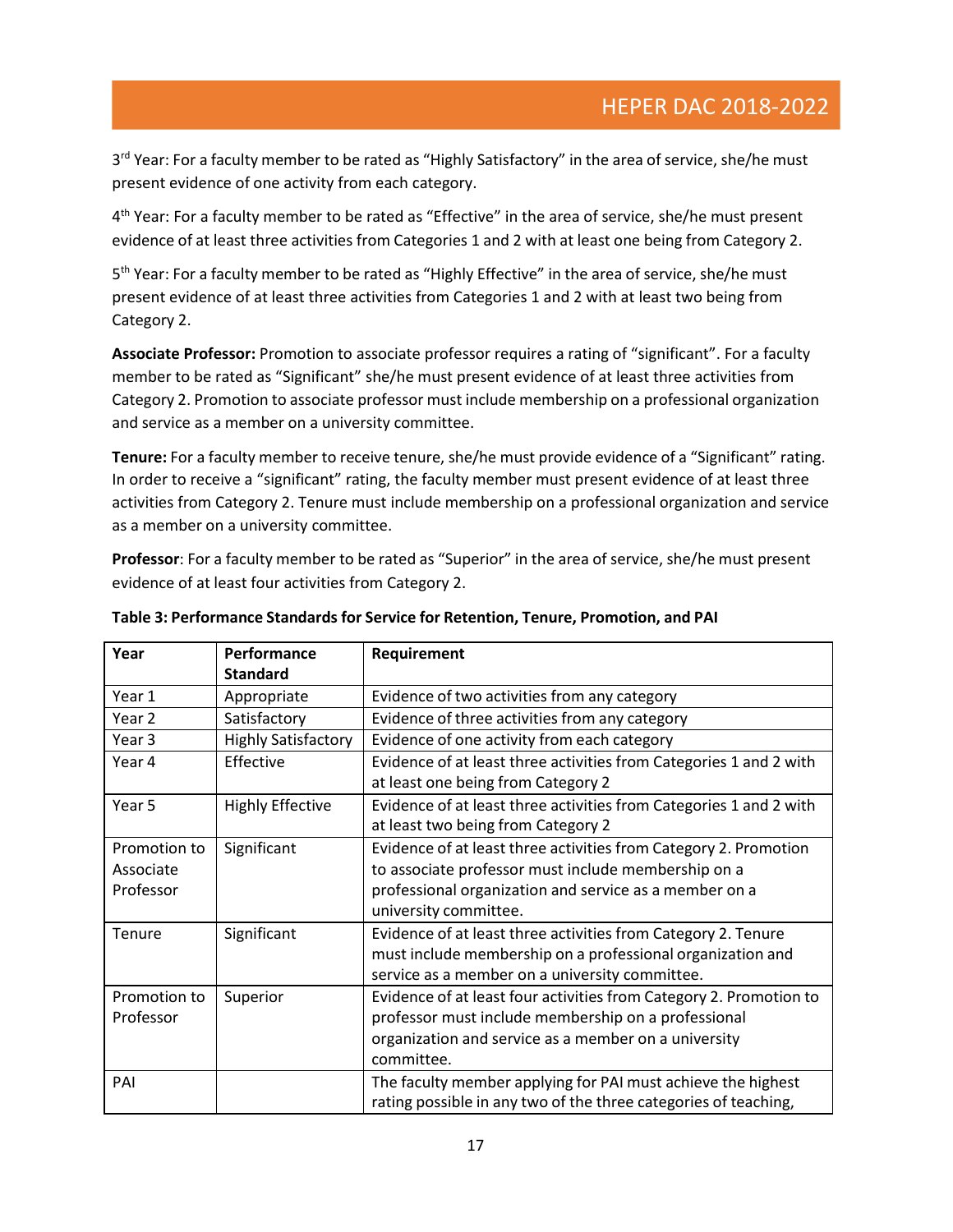# HEPER DAC 2018-2022

| research, and service, and achieve the second to highest possible<br>rating in the third category (to include refereed publications and<br>grants). |
|-----------------------------------------------------------------------------------------------------------------------------------------------------|
|                                                                                                                                                     |

### **Evaluation of Tenured Faculty – Service**

#### *Adequate*

For a faculty member to be rated "adequate", she/he must receive a "highly satisfactory" rating

#### *Exemplary*

For a faculty member to be rated "exemplary" she/he must receive an "Effective" rating.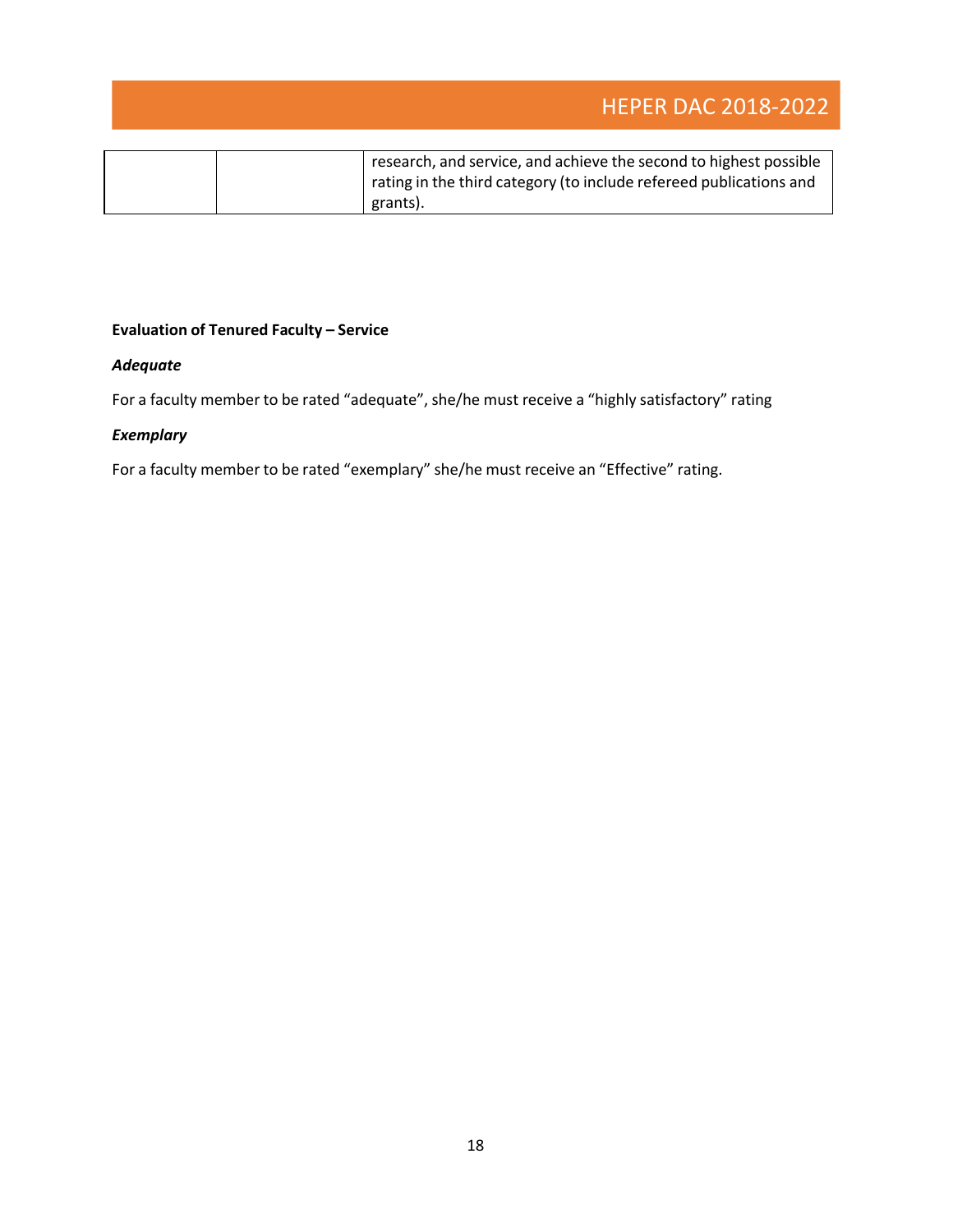# **Unit A Clinical Faculty**

Clinical faculty positions in the College of Education are for faculty members who have a strong commitment to, credentials for, and background preparation for teaching. These faculty members qualify for and are hired to supervise interns and students teaching in P-12 schools.

Appointments of clinical faculty members may be renewed, but this renewal does not produce tenure no matter how often it is repeated. The criteria in the table below apply evaluation areas, to levels of performance, retention, and promotion of clinical faculty (Contract, Page 50).

| <b>Table 4 - Unit A Clinical Faculty</b>                                                                                                                            |                                                  |                                               |                            |
|---------------------------------------------------------------------------------------------------------------------------------------------------------------------|--------------------------------------------------|-----------------------------------------------|----------------------------|
| <b>YEAR</b>                                                                                                                                                         | <b>Teaching/Performance</b><br>of Primary Duties | <b>Research/Creative</b><br><b>Activities</b> | <b>Service</b>             |
| Year 1                                                                                                                                                              | Satisfactory                                     | Appropriate                                   | Appropriate                |
| Year <sub>2</sub>                                                                                                                                                   | Satisfactory                                     | Satisfactory                                  | Satisfactory               |
| Year <sub>3</sub>                                                                                                                                                   | Effective                                        | <b>Highly Satisfactory</b>                    | <b>Highly Satisfactory</b> |
| Year 4                                                                                                                                                              | <b>Highly Effective</b>                          | Effective                                     | Effective                  |
| Year 5                                                                                                                                                              | Significant                                      | <b>Highly Effective</b>                       | <b>Highly Effective</b>    |
| Annual reappointment in<br>Clinical faculty Year 6 and<br>beyond                                                                                                    | Effective                                        | Effective                                     | Effective                  |
| Eligibility for 3 Year<br><b>Renewable Clinical Faculty</b><br>Appointments                                                                                         | Superior                                         | Significant                                   | <b>Highly Effective</b>    |
| To maintain 3-year<br>renewable clinical<br>appointment<br>If faculty member fails to<br>achieve highly effective,<br>the multiyear appointment<br>will be void and | <b>Highly Effective</b>                          | <b>Highly Effective</b>                       | <b>Highly Effective</b>    |
| reappointment returns to<br>annual; Faculty member<br>must achieve a minimum<br>level of Satisfactory to<br>continue to be employed as<br>a clinical professional   |                                                  |                                               |                            |
| <b>Promotion to Clinical</b><br><b>Associate Professor</b>                                                                                                          | Superior                                         | Significant                                   | Significant                |
| <b>Promotion to Clinical</b><br>Professor                                                                                                                           | Superior                                         | Superior                                      | Superior                   |
| Exceptionality criteria<br>described on Page 19 of<br>this document                                                                                                 | Superior                                         | Superior                                      | Superior                   |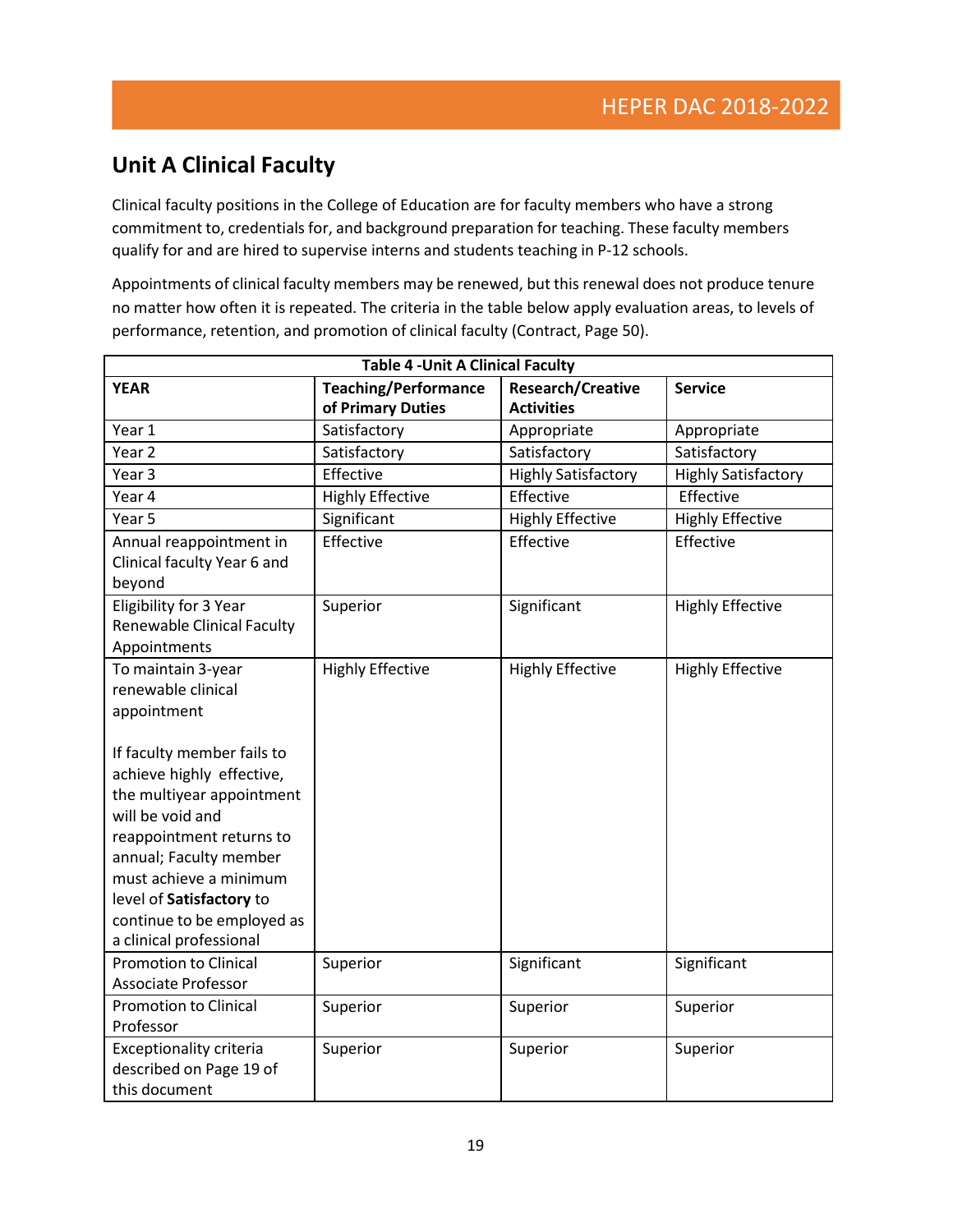"To be eligible for promotion an employee must possess a bachelor's degree; completed 60 semester hours or equivalent of graduate study toward an advanced degree, or possess a master's degree from an accredited institution, and have at least 30 semester hours or equivalent of graduate study toward the advanced degree or have fulfilled the educational requirements for tenure described in Appendix E" (Contract, p. 65). Clinical faculty hired on grants will be employed based on the life of the grant. If the employee fails to submit a retention portfolio, the employment will not continue.

## **Unit A Research Faculty**

Research faculty appointments are available in the College for individuals employed on research projects funded by external grants and contracts that contribute to the research mission of the University. The titles shown in the table below are used for experienced independent researchers who have qualification comparable to those with tenure. The faculty member may be hired at the rank providing they meet the University criteria for the proposed rank or they hold the same rank at another university. The ranks and criteria in the table below apply to levels of performance, retention, promotion of research faculty (Contract, p. 52).

| <b>Table 5 - Unit A Research Faculty</b>                                                                                           |                                                                                                            |                                                                          |                                                                                            |
|------------------------------------------------------------------------------------------------------------------------------------|------------------------------------------------------------------------------------------------------------|--------------------------------------------------------------------------|--------------------------------------------------------------------------------------------|
| Year                                                                                                                               | <b>Teaching/Performance</b><br>of Primary Duties<br>(Performance<br><b>Dependent on DAC</b><br>provisions) | <b>Research / Creative</b><br><b>Activities (Required</b><br>Evaluation) | <b>Service (Evaluative</b><br>Performance<br><b>Dependent on DAC</b><br><b>Provisions)</b> |
| Year 2 and Year $3 -$<br>Continued<br>Appointment<br>NOTE: This is the same<br>level as promotion to<br><b>Assistant Professor</b> | Highly Effective as<br>Defined by DAC                                                                      | <b>Highly Effective</b>                                                  | Highly Effective as<br>Defined by DAC                                                      |
| After 3 years - Must<br>Demonstrate                                                                                                | Significant as Defined<br>by DAC                                                                           | Significant                                                              | Significant as Defined<br>by DAC                                                           |
| Promotion to Research<br><b>Assistant Professor</b>                                                                                | <b>Highly Effective</b>                                                                                    | <b>Highly Effective</b>                                                  | <b>Highly Effective</b>                                                                    |
| Promotion to Research<br>Associate Professor                                                                                       | Significant                                                                                                | Significant                                                              | Significant                                                                                |
| <b>Promotion to Research</b><br>Professor                                                                                          | Superior                                                                                                   | Superior                                                                 | Significant                                                                                |
| <b>Exceptional for</b><br>Promotion (must be<br>described in DAC, from<br>Contract p. 49)                                          | Superior                                                                                                   | Superior                                                                 | Superior                                                                                   |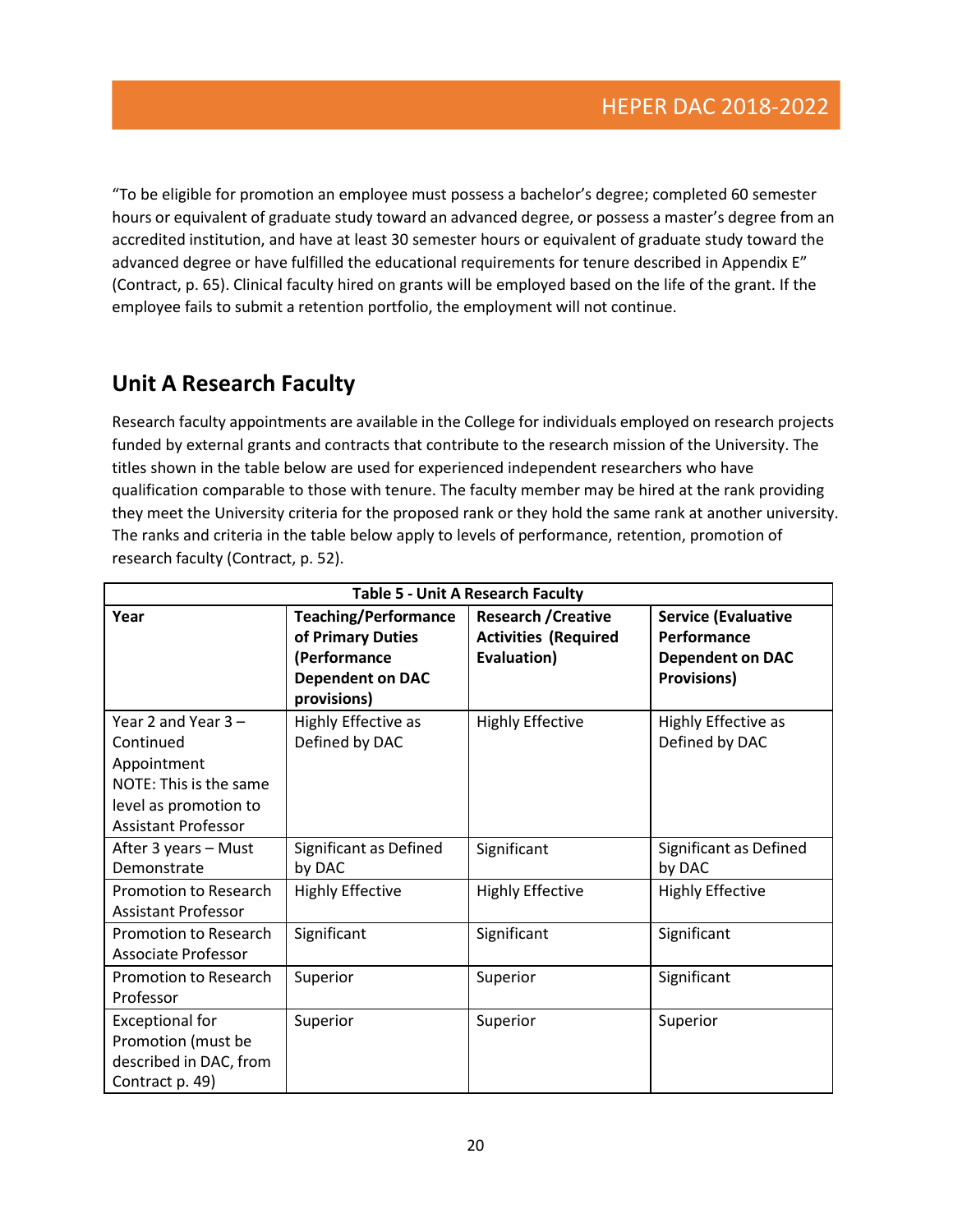Unit A research faculty members are eligible for promotion, but not tenure. "To be eligible for consideration for promotion to the rank of Assistant Professor, Clinical Assistant Professor, or Research Assistant Professor, an employee must possess a bachelor's – completed 60 semester hours or equivalent of graduate study toward an advanced degree, or possess a master's degree from an accredited institution and have at least 30 semester hours or equivalent of graduate study toward the advanced degree or have fulfilled the educational requirements for tenure described in Appendix E (of the contract)."

"To be eligible for consideration for promotion to the rank of Associate Professor or Research Associate Professor, an employee must possess a terminal degree or professional degree from an accredited graduate or professional school according to definitions given in the contract" (Contract, Page 65). "Research faculty hired on grants will be employed based on the life of the grant. If the employee fails to submit a retention portfolio, the employment will not continue beyond that academic year." (Contract, page 65).

The evaluation must include the following for research faculty not considered for promotion:

- Department Chair Evaluation.
- Student course evaluations(if applicable).
- Materials to substantiate research performance.
- Materials to demonstrate engagement in other assigned duties.
- Materials in the employee's personnel file.
- Review by Dean Dean forwards recommendation to Provost.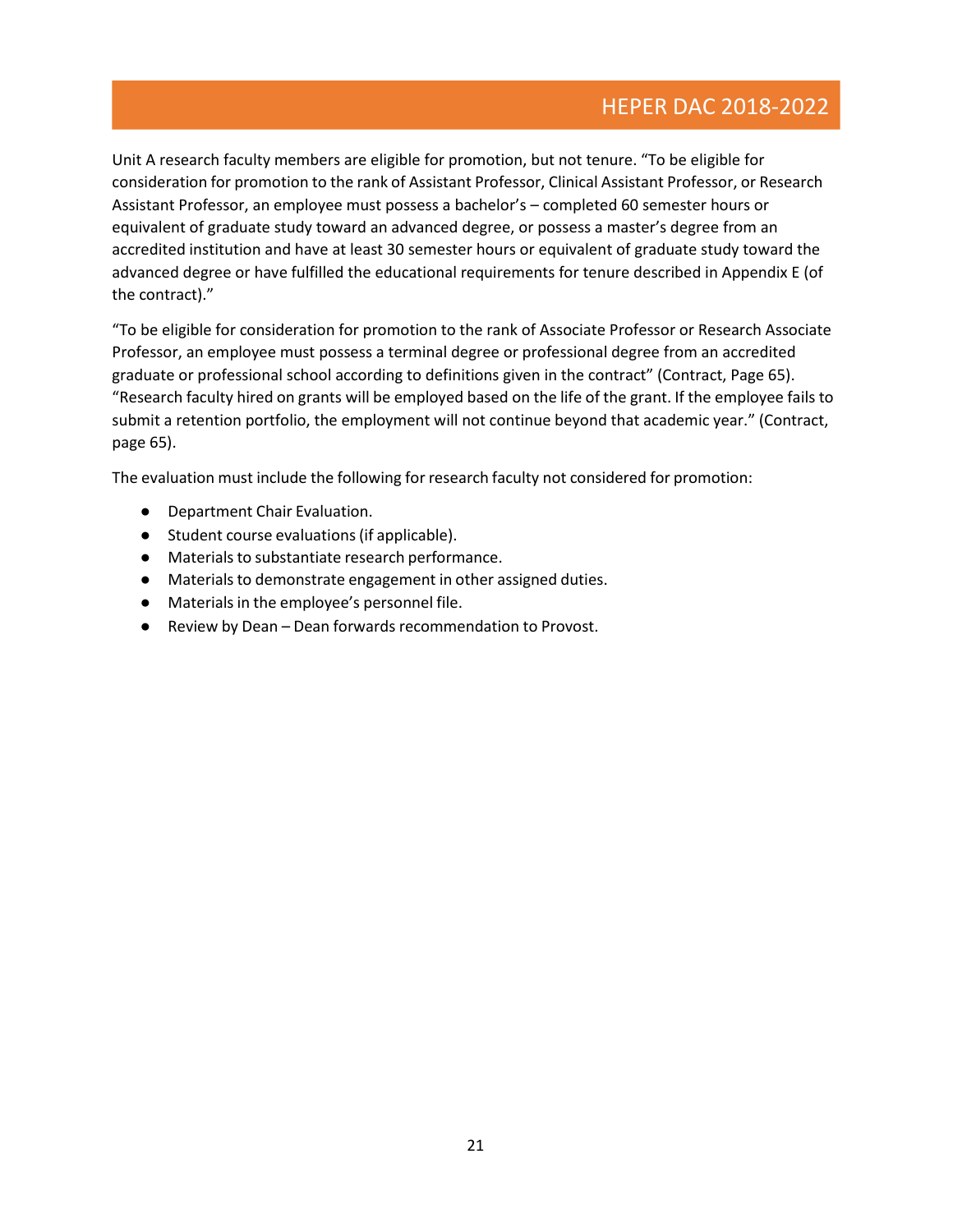### **UNIT B FACULTY**

**Unit B faculty shall consist of two classfications. (1) lecturers (designated as teaching professionals or temporary resource professionals), and part-time (over 50%).**

### **Full-time Lecturers**

Lecturers are teaching professionals or resource professionals who have been appointed on a temporary basis. No lecturer will be evaluated until she/he has completed one full academic term of service at the University. The 2018-2022 Contract Article 33.1.b(1) stipulates that "Each academic term, each lecturer who teaches a course or other instructional activities shall ensure that at least one half of the her/his students have the opportunity to evaluate her/his teaching effectiveness in accordance with methods and procedures specified in the approved Department Application Criteria. All official student evaluations remain the property of the University." Evaluation of lecturers shall consist of a review by the HEPER Department Chairperson and the College of Education Dean. Yearly full-time temporary faculty must submit a personnel portfolio supporting a rating of "satisfactory" in teaching effectiveness.

#### **Multi-Year Contract**

Article 30.2.b. states that "Lecturers who have attained 10 or more years of instructional service with the university are eligible for renewable five-year contracts if they have earned "Highly Effective" performance evaluations for two of the preceding five years. Once the five year appointment status has been achieved, Lecturers must receive "highly effective" performance evaluations for their teaching/primary duties in at least two of the next five years to continue the five year multi-year appointment. If lecturers fail to attain a multi-year contract because of not achieving sufficient numbers of "highly effective" , they will be eligible again after earning two "highly effective" performance evaluations within five years. Lecturers on multi-year appointments must continue to earn a minimum level of "satisfactory" performance on annual evaluations to continue in the current multi-year contract."

### **Part-Time Lecturers**

Appendix I stipulates that "Part-time temporary faculty who teach at least 50% but less than 100% (i.e., 6-11 cues per semester) in: (1) two consecutive semesters (e.g., 2-2); or (2) two out of three consecutive semesters and teach at least 25% (3 cues) in the third consecutive semester (e.g., 2-1-2) will be included in Unit B from the first day of the second semester In which the part-time faculty is employed to teach 50% or more."

#### **EVALUATION CRITERIA**

Categories of Materials and Activities for Evaluation Include, But Are Not Limited to Those Listed Below:

#### **Category 1 – Student Evaluations**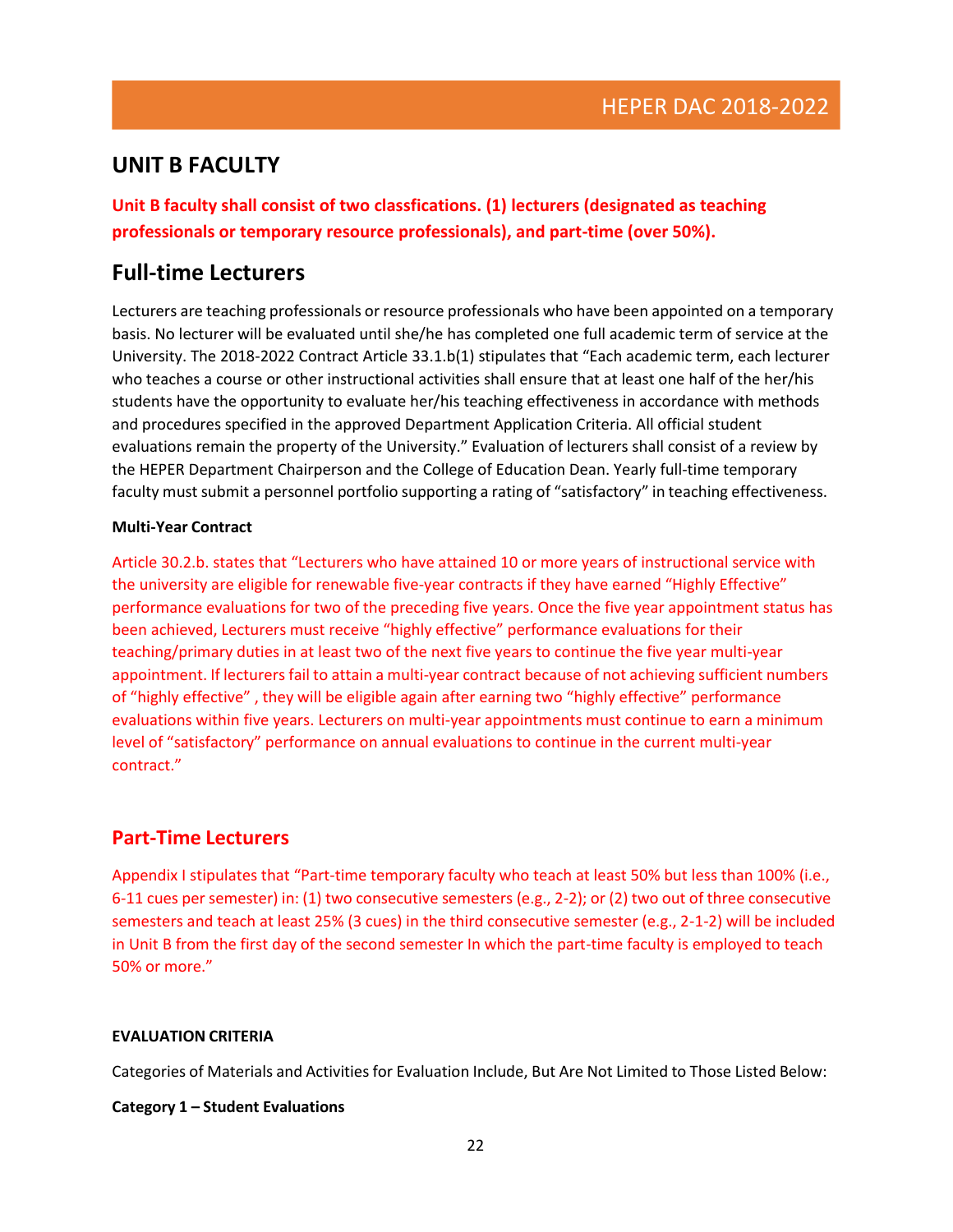Each academic term, employees who teach a course or other instructional activity shall ensure that all of her/his students have the opportunity to evaluate her/his teaching effectiveness. Faculty members will be evaluated each term using the evaluation instrument given online. The items are weighted on a five point scale:

| Satisfactory     | $2.5 - 3.0$  |
|------------------|--------------|
| Highly Effective | $3.01 - 5.0$ |

The Online Course Evaluation Administrator will provide a summary of the evaluation materials to individual faculty members and the department chairperson. The faculty member must include a brief summary identifying the courses and results of the student evaluations and copies of the summary report(s).

#### **Category 2 – Chair or Peer Evaluation**

Observation by Department Chairperson or full-time tenured or tenure-track faculty member with at least three years of university experience.

| Satisfactory            | $2.5 - 3.5$  |
|-------------------------|--------------|
| <b>Highly Effective</b> | $3.51 - 5.0$ |

#### **Category 3 – Teaching and Primary Duty Materials**

Examples of materials and activities to be included in the portfolio to support the instructor's accomplishments in the area of teaching/primary duties as provided in the DAC. (Refer to Evaluation of Teaching/Performance of Primary Duties).

#### **Category 4 – Other Primary Duties**

When applicable, the faculty member should provide a packet of other materials related to primary duties.

- 1. Attendance at department, college, and university meetings,
- 2. Attendance at major's meetings and/or advisory board meetings;
- 3. Field experience coordination;
- 4. Coordinating and evaluating pre-student teacher oral interviews;
- 5. Lab &/or equipment room maintenance;
- 6. Student professional portfolio review;
- 7. Student counseling activities such as new/transfer student orientations and student workshops;
- 8. Supervisor evaluation of advising duties;

9. Oral language proficiency as reflected in student, peer and chair evaluations, direction of individual student activities;

- 10. Non-teaching activities for which CUEs were awarded;
- 11. Direction and supervision of the Senior and Master's Thesis;
- 12. Recruitment activities
- 13. Attendance at professional conferences
- 14. Membership in professional organizations
- 15. Other documents which represents the faculty member's work).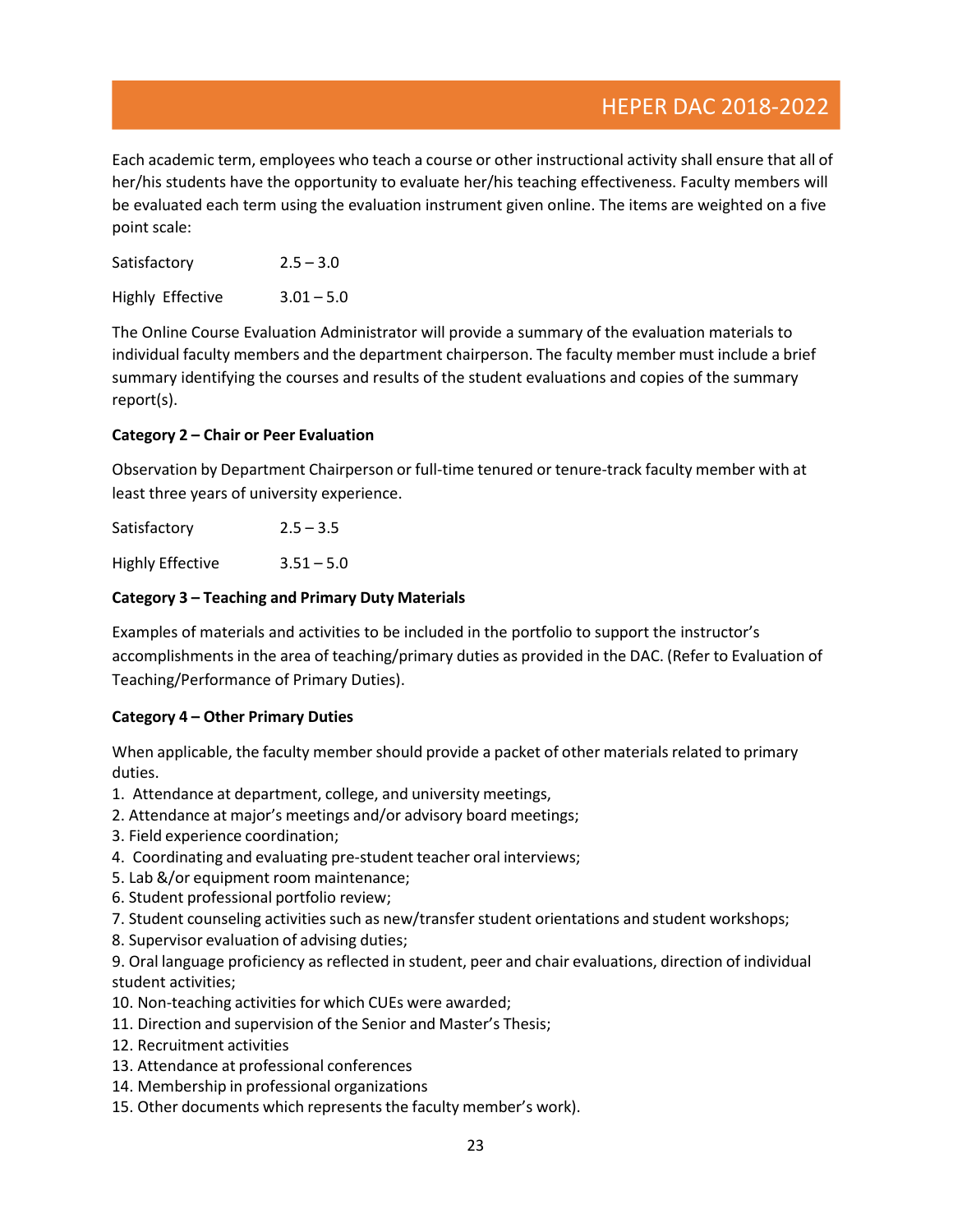These materials are to be judged by the DPC and department chair as approved by the individual program in the department, and based on accreditation standards. Where weaknesses are noted, an opportunity shall be given to the faculty member to respond to the DPC Chair's or department chair's observations. Course materials are to be kept current and revised as is appropriate.

Faculty members receiving three or more CUEs per semester for other primary duties, other than program director, must provide an evaluation of their administrative assignmentsfrom the Department Chairperson. The Chairperson's evaluation should be based on the job description provided for each administrative assignment.

#### **Relative Importance and Weight**

For an individual to be rated as "Satisfactory" in teaching effectiveness, she/he must have a satisfactory rating in Categories 1, 2 and 3. Refer to "Evaluation of Teaching/Performance of Primary Duties."

For an individual to be rated as "Highly Effective", she/he must receive ratings of "highly effective" in at least two of the first three categories and satisfactory in the third and fourth categories. Refer to Evaluation of Teaching/Performance of Primary Duties" methods used to evaluate teaching/performance of primary duties.

| <b>Years of Service</b> | <b>Teaching/Primary Duties</b> |
|-------------------------|--------------------------------|
|                         | Satisfactory                   |
|                         | Satisfactory                   |
| 3 and beyond            | <b>Highly Effective</b>        |

#### **Table 6: Performance Requirements for Full Time Lecturers and Unit B Clinical Instructors**

### **Unit B Part-Time Lecturers and Clinical Instructors**

Part-time (greater than 50%) clinical faculty's primary responsibility is in the preparation of professionals, in the provision of clinical services and in clinically related teaching, research, and service. Lecturers are teaching professional or resource professionals who have been appointed on a temporary basis. They can have teaching, clinical supervision and research responsibilities on campus or at field locations. Performance requirements for part-time clinical faculty and instructors are shown in Table 7 below.

#### **Table 7: Performance Requirementsfor Part-Time Lecturers and Part-Time Clinical Instructors**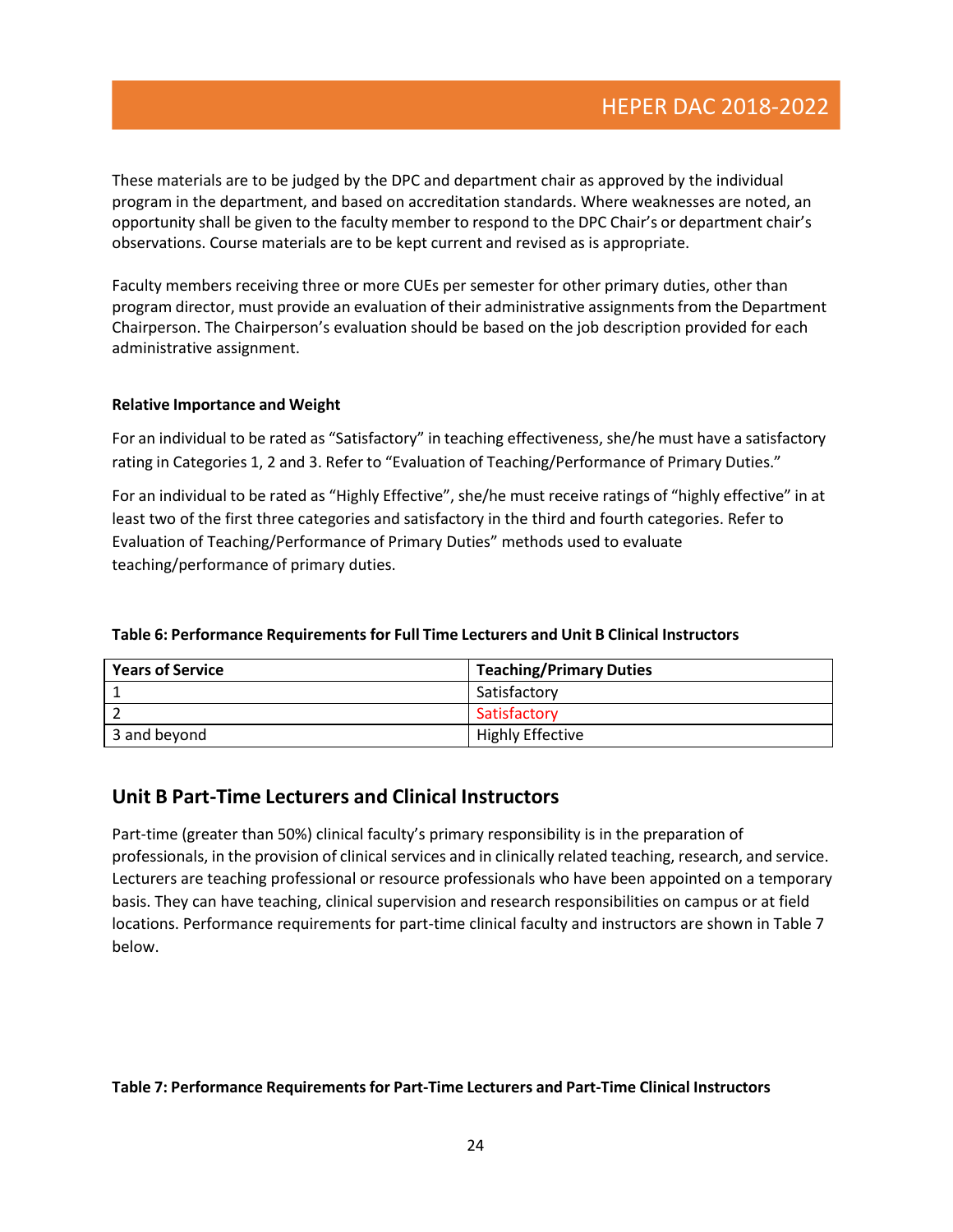| <b>Years of Service</b> | <b>Teaching/Primary Duties</b> |
|-------------------------|--------------------------------|
|                         | Satisfactory                   |
|                         | Satisfactory                   |
| 3 and Beyond            | <b>Highly Effective</b>        |

## **EVALUATION CRITERIA FOR TENURE AND PROMOTION BY EXCEPTION – UNIT A FACULTY**

### **PROMOTION ON THE BASIS OF EXCEPTION**

Exception shall be defined as "meeting and exceeding the promotion criteria set forth in the HEPER DAC for two or the three areas of teaching, research, and service."

To be considered for promotion on the basis of exceptional performance, the candidate must meet criteria for promotion and either:

1. Have obtained a terminal or professional degree from an accredited graduate or professional school as defined in Article 21.1 of the 2018-2022 Contract

or

2. Must have exceptional performance in teaching/performance of primary duties, research/creative activity or service.

To be considered for Promotion on the basis of exceptionality, the faculty member must have ranked "Superior" in the three areas of teaching/primary duties, research/creative activities, or service. To be ranked superior, he/she must include at least one activity from each of the following areas of teaching, research/creative activity, or service as shown in Appendix A below:

### **TENURE ON THE BASIS OF EXCEPTION**

To be considered for tenure on the basis of exception the faculty member must hold at least the rank of Assistant Professor and meet the educational requirements for tenure as specified in Article 22.6a of the 2018-2022 Contract or meet years of service as specified in Article 22.6.b. The faculty may apply for exceptionality when in her/his  $3^{rd}$ ,  $4^{th}$ ,  $5^{th}$  or  $6^{th}$  year of full time service with the university. To be considered for exception the faculty member must have exceptional performance in at least two of the following areas: teaching/performance of primary duties, research/creative activity, or service.

To be considered for tenure on the basis of exceptionality, the faculty member must have ranked "Superior" in two of the three areas of teaching/primary duties, research/creative activities, orservice. To be ranked superior, he/she must include one activity from each of the following areas: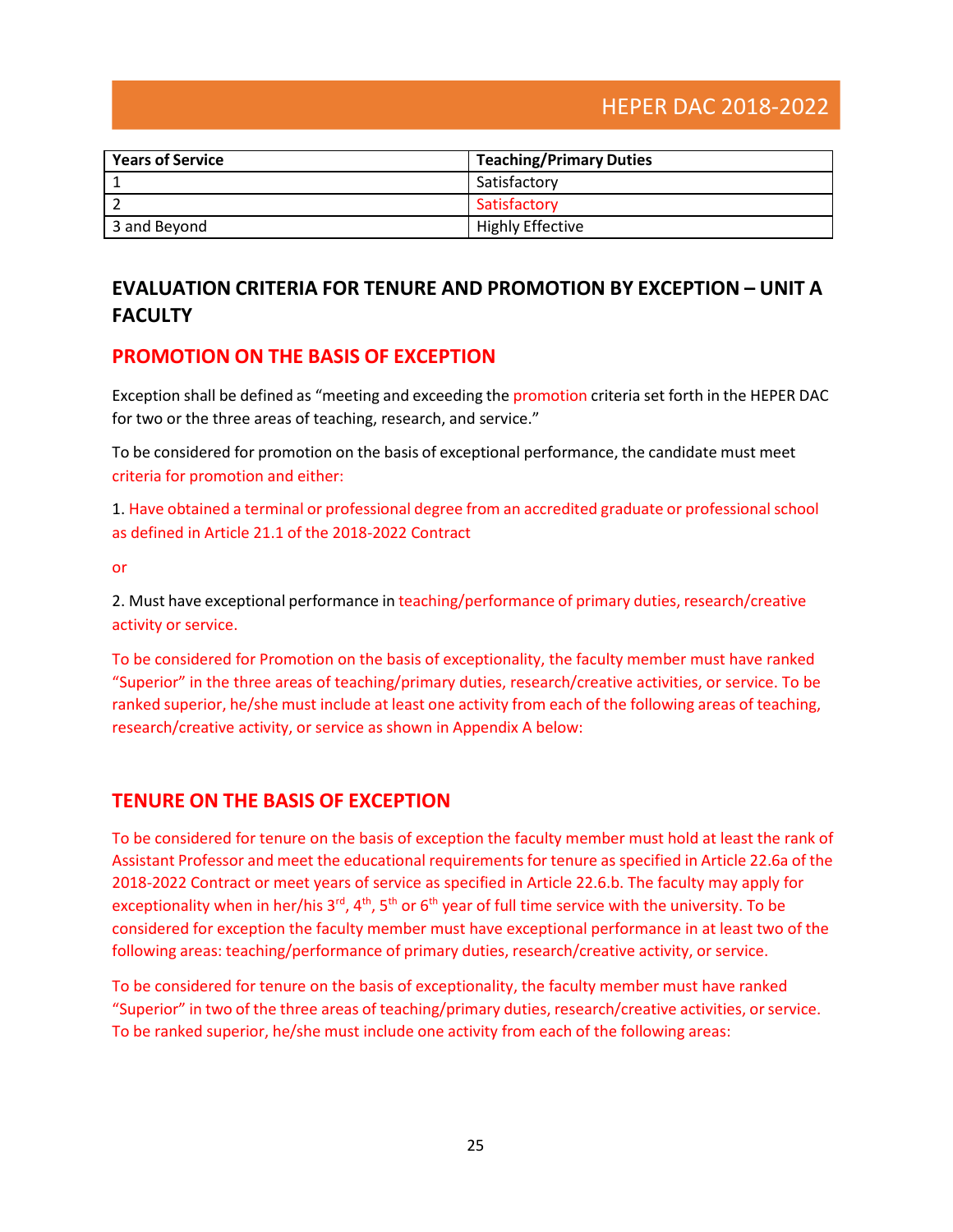### **APPENDIX A**

### **Teaching:**

1. Faculty Excellence Award in the area of teaching from Chicago State University or other professional bodies

- 2. Development of three or more new courses
- 3. Development of a new program of study

4. Students evaluations consistently rating the faculty member as "superior" over the entire evaluation period.

### **Research**

1. Faculty Excellence Award in the area of research from Chicago State University or other professional bodies

- 2. Award of a federal grant
- 3. Award of two or more externally funded grants or contracts
- 4. Invitation to serve as keynote speaker at a national or international conference
- 5. National/International fellowship
- 6. Published scholarly book
- 7.Two or more publications in a refereed research journal
- 8. Service as editor or co-editor of a refereed journal

#### **Service**

1. Faculty Excellence Award in the area of service from Chicago State University or other professional bodies

- 2. Service as officer of professional organization at the national or international level
- 3. Chair of planning committee for a state or national conference

4. Participation in reviewer development of a state or federal policy/program related to one specialization

5. Service on board, executive board or institution of higher learning governing board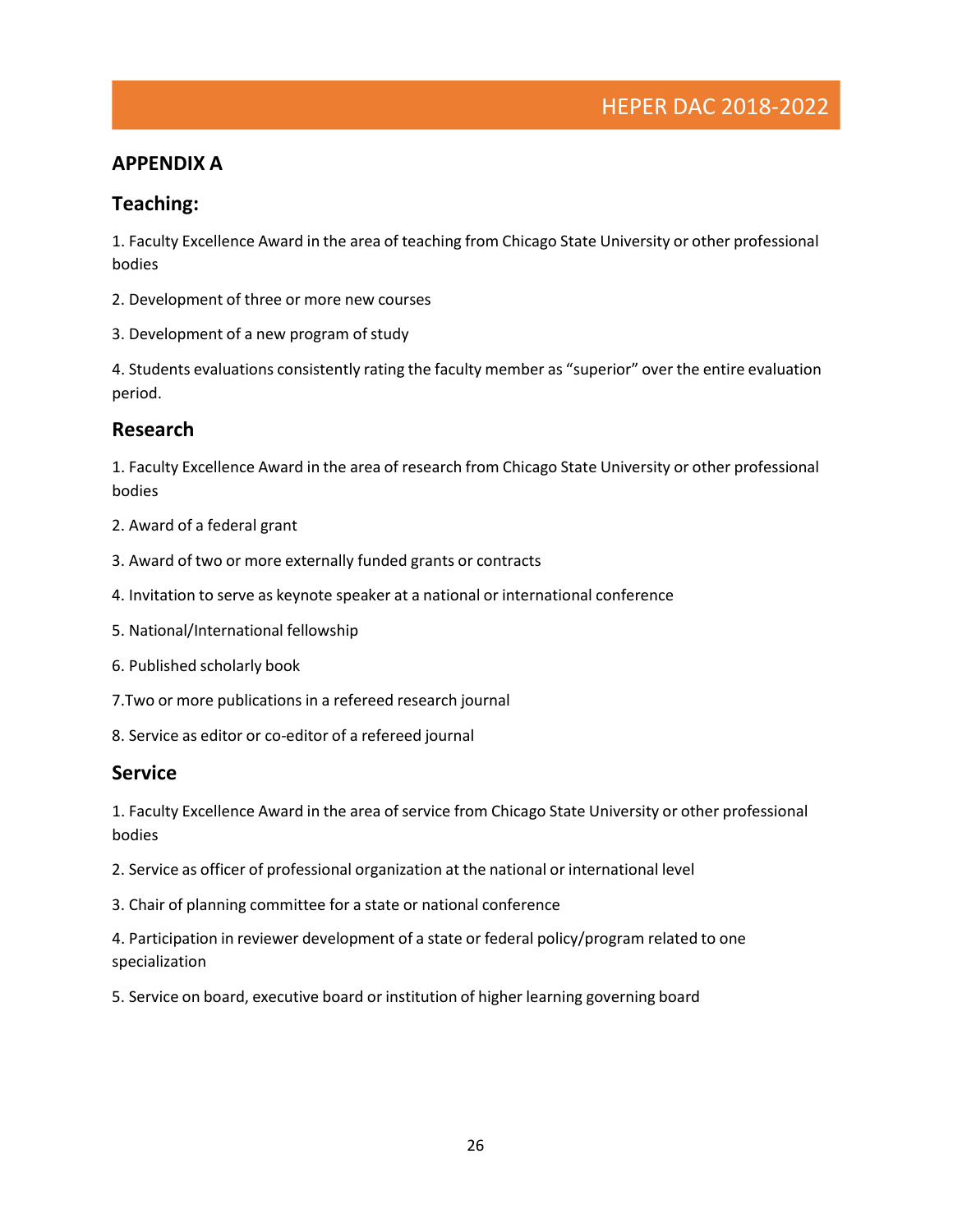### **APPENDIX B**

#### **HEPER PORTFOLIO REMINDERS**

- If applying for promotion, faculty will write a letter of intent to the University Contract Administrator and the Department Chairperson stating your wish to be considered for promotion following the Summary of Data for Personnel Actions timeline.
- Multi-year portfolios (e.g., tenure) should preferably be in one volume and should be organized with all teaching materials in one section, all research materials in one section, and all service materials in one section
- Whenever possible, highlight your name on documentation materials so reviewers can easily identify your proof of appropriate activities in teaching, research, and service.
- Wait until after you have made all corrections/additions/deletions before including page numbers in your portfolio. Make sure your page numbers in the table of contents match the appropriate section pages in the portfolio.

#### **Include**

- Your cover letter to the current University Contract Administrator
- Table of Contents (to include items in Appendix, if applicable)
- Yearlong assignment sheets

#### **Do not include**

- Your Ethics training certificate
- Social security numbers of yourself or any student (black them out)

#### **February 10, 2021**

#### **DAC REVIEW COMMITTEE**

| 1. Dr. June Shingles      | <u>June Price-Shingles</u> |
|---------------------------|----------------------------|
| 2. Dr. Sarah Buck         | Sarah Buck                 |
| 3. Dr. Robert Szyman      | <u>Robert I Szyman </u>    |
| 4. Mr. Michael McNicholas | Michael 1. McNicholas      |
| 5. Ms. Katie Little       | <b>Katie little</b>        |
| 5. Dr. Justy Reed         | <b>Tustin E. Reed</b>      |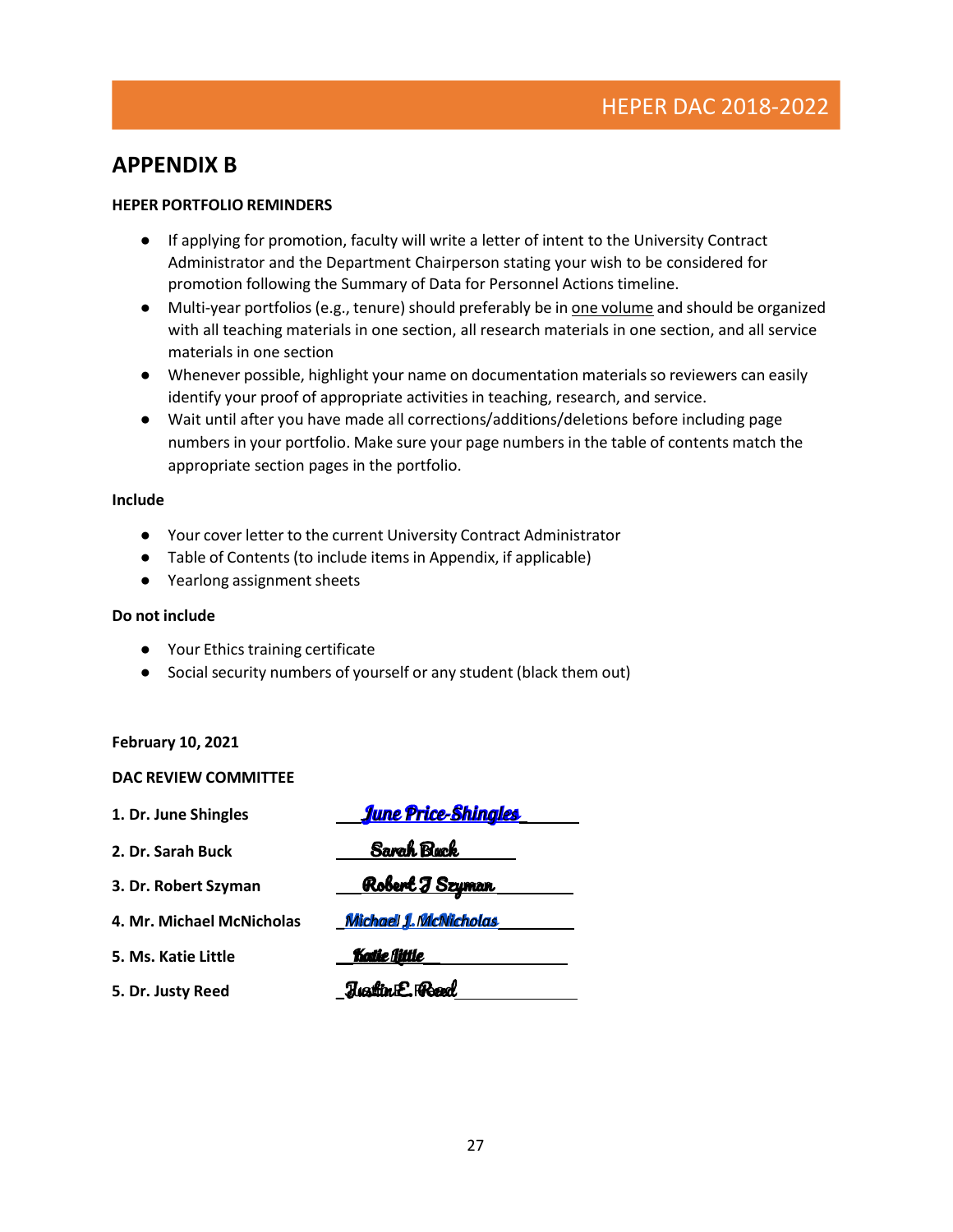### **APPENDIX C: HEPER DISTANCE EDUCATION POLICY**

#### **Preamble**

The College of Education Department of Health Education, Physical Education, and Recreation Distance Education (DE) Policy is presented in this document. The department's goals are to provide quality distance education instruction for students enrolled in web-based/hybrid courses, to ensure that students taking web-based courses get similar instructional experiences as they would in face-to-face courses, and to ensure that faculty assigned to teach web-based/hybrid courses possess the technological skills and experience to teach those courses.

Included in this policy statement below are the Department:

- approved courses to be offered as hybrid/web-based courses,
- maximum number of distance education courses (offered by Chicago State University and/or transferred to Chicago State University) that a student may apply towards a degree,
- number of distance education courses a faculty member may teach per term,
- criteria for department approval process of new web-based/hybrid courses and curriculum,
- method for evaluating web-based courses and curriculum,
- process for selecting faculty to teach web-based courses, the considerations of online instruction for the retention, promotion, and tenure award processes,
- process for developing, monitoring, and reviewing web-based course offerings and process for enhancing and improving web-based course offerings,
- process for assisting faculty members teaching Internet courses to be adequately prepared to teach and prepare required materials,
- methodology to evaluate the effectiveness of the distance learning offerings,
- procedure that ensures adequate advisement for students registering for web-based courses, and the process for making recommendations for change and improvement to web-based courses and the supporting infrastructure.

| I. Approved Department of HEPER Courses to be offered online |                                          |                |                 |               |
|--------------------------------------------------------------|------------------------------------------|----------------|-----------------|---------------|
| Course                                                       | <b>Title</b>                             | <b>Semeste</b> | <b>Semester</b> | Online/       |
| <b>Number</b>                                                |                                          | r Hours        | taught          | <b>Hybrid</b> |
| PHYSICAL EDUCATION (MSED)                                    |                                          |                |                 |               |
| PE 5000                                                      | Research Methods in Physical Education & |                | F               | Web           |
|                                                              | Sport                                    |                |                 |               |
| PE 5030                                                      | Motor Learning                           | 3              | <b>SP</b>       | Web           |
| PE 5032                                                      | Applied Assessment in Physical Education | 3              | F               | Web           |
| PE 5034                                                      | Psychology of Exercise                   | 3              | F               | Web           |
| PE 5050                                                      | Sociology of Sport                       | 3              | $\mathbf{F}$    | Web           |
| PE 5090                                                      | Psychology of Sport                      | 3              | <b>SP</b>       | Web           |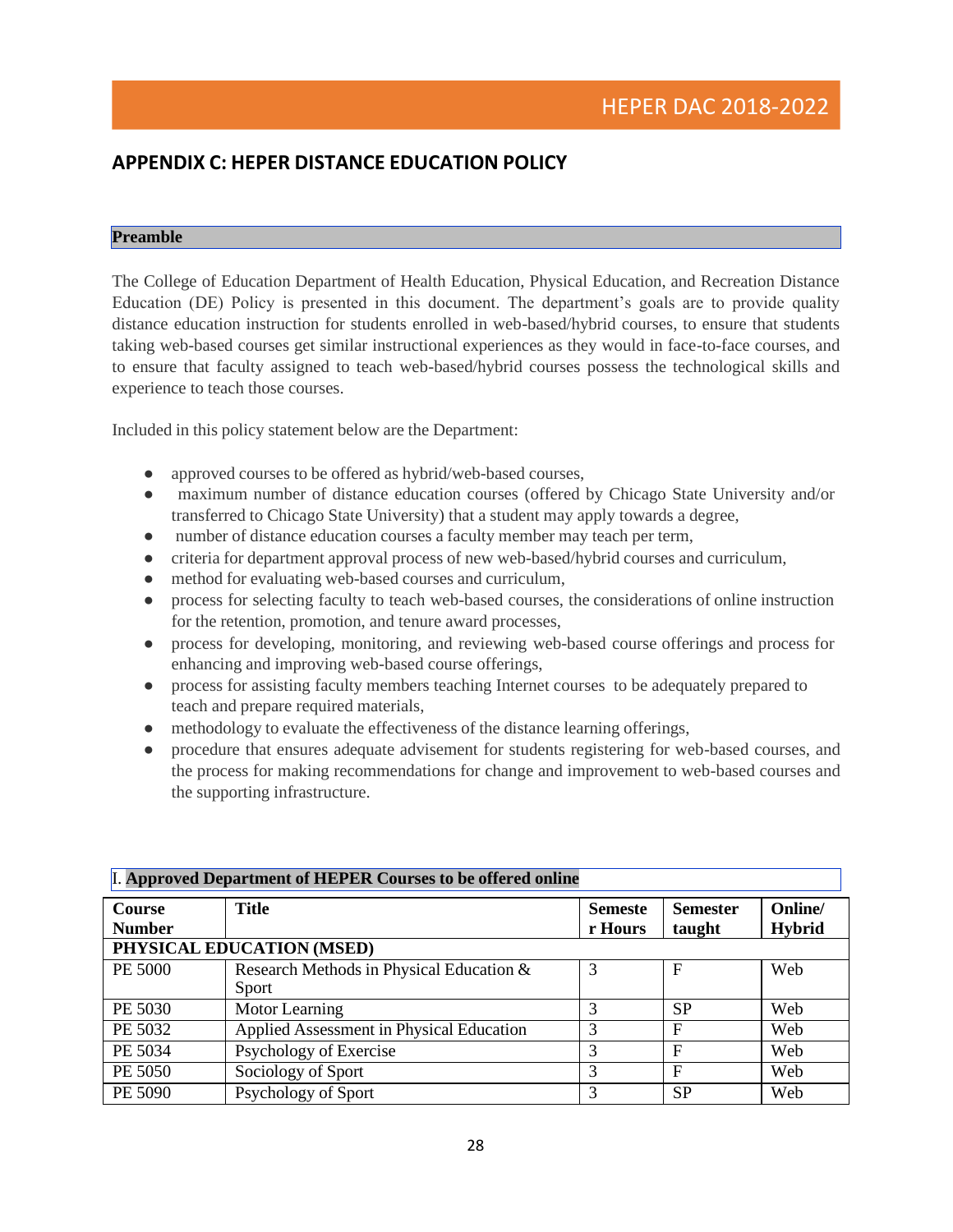# HEPER DAC 2018-2022

| PE 5110            | Organization & Administration of Physical<br>Education           | 3              | $\mathbf{F}$              | Web |
|--------------------|------------------------------------------------------------------|----------------|---------------------------|-----|
| PE 5150            | Current Issues in Physical Education and<br>Athletics            | 3              | F/SP/SU                   | Web |
| PE 5160            | <b>Physical Education Curriculum</b>                             | 3              | <b>SP</b>                 | Web |
| PE 5230            | Research Statistics & Reporting in PE & Sports                   | $\overline{3}$ | $\mathbf F$               | Web |
| PE 5255            | Theories and Principles of Coaching                              | $\overline{3}$ | <b>SU</b>                 | Web |
| PE 5270            | Epidemiology of Physical Activity                                | $\overline{3}$ | SU                        | Web |
| PE 5406            | Analysis of Teaching In Physical Education                       | $\overline{3}$ | $\overline{F}$            | Web |
| PE 5900            | <b>Capstone Project</b>                                          | $\overline{3}$ | F/SP/SU                   | Web |
| PE 5950            | <b>Continuing Professional Development</b>                       | $\mathbf{1}$   | $\mathbf{F}$              | Web |
|                    |                                                                  |                |                           |     |
|                    | PHYSICAL EDUCATION (B.Sc. in Education)                          |                |                           |     |
| PE 2010            | History and Philosophy of PE                                     | 3              | FA                        | Web |
| PE 4250            | Theory/Principles of Coaching                                    | $\overline{3}$ | <b>SU</b>                 | Web |
| PE 2363            | Motor Learning and Motor Development                             | $\overline{4}$ | FA                        | Web |
|                    |                                                                  |                |                           |     |
|                    | UNDERGRADUATE HEALTH ENDORSEMENT OR SAFETY & DRIVER EDUCATION    |                |                           |     |
| <b>ENDORSEMENT</b> |                                                                  |                |                           |     |
| <b>HS 2250</b>     | <b>Introduction to Health Issues</b>                             | 1              | <b>SU</b>                 | Web |
| <b>HS 4010</b>     | <b>Introduction to Mood Modifying Substances</b>                 | $\overline{3}$ | <b>SU</b>                 | Web |
| <b>HS 4020</b>     | <b>HIV/AIDS STD issues</b>                                       | $\overline{3}$ | <b>SP</b>                 | Web |
| <b>HS 4030</b>     | Contemporary Methods and Materials in Health<br>Education        | $\overline{3}$ | SU                        | Web |
| <b>HS 4040</b>     | Principles of Public Health                                      | 3              | <b>SU</b>                 | Web |
| <b>HS 4050</b>     | Contemporary Issues in Health Education                          | 3              | SU                        | Web |
| <b>HS 4060</b>     | <b>Current International Health Issues</b>                       | $\overline{3}$ | <b>SP</b>                 | Web |
| <b>HS 4070</b>     | <b>Current Health Problems of School Children</b>                | $\overline{3}$ | SU                        | Web |
| <b>HS 4080</b>     | Methods of Teaching Sex Education                                | $\overline{3}$ | SU                        | Web |
| <b>HS 4400</b>     | Nutrition and Health for children K-12                           | $\overline{3}$ | $\overline{\mathrm{SU}}$  | Web |
| <b>HS 4420</b>     | Drugs: Promoting responsible and healthy<br>behavior             | 3              | SU                        | Web |
| <b>HS 4440</b>     | Personal Health and Wellness for Children K-12                   | 3              | SU                        | Web |
| <b>HS</b> 4600     | <b>Consumer Health Education</b>                                 | $\overline{3}$ | SU                        | Web |
| <b>HS</b> 4610     | Teaching Methods: Alcohol, Tobacco, & Drug<br>Education          | 3              | SU                        | Web |
| HS 4620            | Curriculum in Health Education                                   | 3              | $\boldsymbol{\mathrm{F}}$ | Web |
| HS 4630            | <b>Community Health</b>                                          | $\overline{3}$ | SU                        | Web |
| <b>HS 4800</b>     | Safety education and prevention of injuries                      | $\overline{3}$ | $\mathbf{F}$              | Web |
| <b>HS 4810</b>     | Driver Task Analysis                                             | $\overline{3}$ | SU                        | Web |
| <b>HS 4820</b>     | Teaching Methods in the Driver Education<br>Classroom            | 3              | SU                        | Web |
| <b>HS 4830</b>     | Laboratory Instrumentals & Emergency Evasive<br>& Driving Skills | 3              | SU                        | Web |
| <b>HS 4990</b>     | <b>Independent Study</b>                                         | $\overline{3}$ | $\overline{\mathrm{SU}}$  | Web |
|                    |                                                                  |                |                           |     |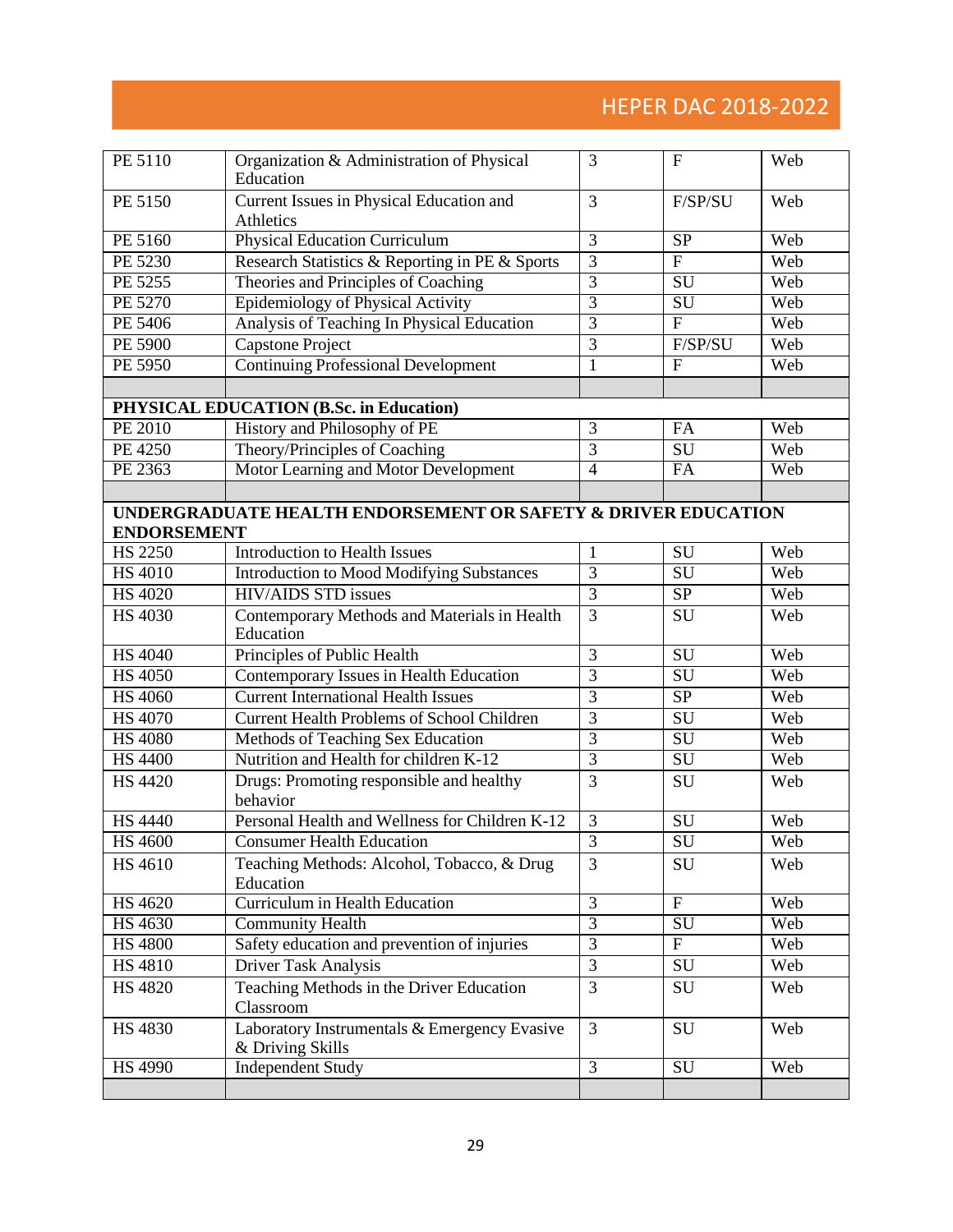| <b>ENDORSEMENT</b> |                                                                  |                |                          |        |
|--------------------|------------------------------------------------------------------|----------------|--------------------------|--------|
| <b>HS 5010</b>     | <b>Introduction to Mood Modifying Substances</b>                 | 3              | SU                       | Web    |
| <b>HS 5020</b>     | <b>HIV/AIDS STD issues</b>                                       | $\overline{3}$ | <b>SP</b>                | Web    |
| <b>HS 5030</b>     | Contemporary Methods and Materials in Health<br>Education        | 3              | SU                       | Web    |
| <b>HS 5040</b>     | Principles of Public Health                                      | $\overline{3}$ | $\overline{\mathrm{SU}}$ | Web    |
| <b>HS 5050</b>     | Contemporary Issues in Health Education                          | $\overline{3}$ | $\overline{\mathrm{SU}}$ | Web    |
| <b>HS 5060</b>     | <b>Current International Health Issues</b>                       | $\overline{3}$ | <b>SP</b>                | Web    |
| <b>HS 5070</b>     | <b>Current Health Problems of School Children</b>                | $\overline{3}$ | SU                       | Web    |
| <b>HS 5080</b>     | Methods of Teaching Sex Education                                | $\overline{3}$ | $\overline{\mathrm{SU}}$ | Web    |
| <b>HS 5400</b>     | Nutrition and Health for children K-12                           | $\overline{3}$ | SU                       | Web    |
| <b>HS 5420</b>     | Drugs Responsibility behavior                                    | $\overline{3}$ | SU                       | Web    |
| <b>HS 5440</b>     | Personal Health and Wellness for Children K-12                   | $\overline{3}$ | $\overline{\mathrm{SU}}$ | Web    |
| <b>HS 5600</b>     | <b>Consumer Health Education</b>                                 | $\overline{3}$ | SU                       | Web    |
| <b>HS 5610</b>     | Teaching Methods: Alcohol, Tobacco, & Drug<br>Education          | $\overline{3}$ | SU                       | Web    |
| <b>HS 5620</b>     | <b>Curriculum in Health Education</b>                            | $\overline{3}$ | $\mathbf{F}$             | Web    |
| <b>HS 5630</b>     | <b>Community Health</b>                                          | $\overline{3}$ | SU                       | Web    |
| <b>HS 5800</b>     | Safety education and prevention of injuries                      | $\overline{3}$ | $\overline{F}$           | Web    |
| <b>HS 5810</b>     | Driver Task Analysis                                             | $\overline{3}$ | SU                       | Web    |
| <b>HS 5820</b>     | Teaching Methods in the Driver Education<br>Classroom            | $\overline{3}$ | SU                       | Web    |
| <b>HS 5830</b>     | Laboratory Instrumentals & Emergency Evasive<br>& Driving Skills | 3              | SU                       | Web    |
| <b>HS 5990</b>     | <b>Independent Study</b>                                         | $\overline{3}$ | F/SP/SU                  | Web    |
|                    |                                                                  |                |                          |        |
|                    | <b>RECREATION (B.Sc. in Recreation)</b>                          |                |                          |        |
| <b>REC 1000</b>    | Introduction to leisure services                                 | $\overline{3}$ | $\overline{F}$           | Hybrid |
| <b>REC 2050</b>    | <b>Exploring leisure alternatives</b>                            | $\overline{3}$ | SP                       | Web    |
| <b>REC 2580</b>    | Leisure programming for adults in later life                     | $\overline{3}$ | F/SP                     | Web    |
| <b>REC 3270</b>    | Leisure and youth at risk                                        | $\overline{3}$ | F/SP                     | Web    |
| <b>REC 3310</b>    | Principles and clinical practice in Therapeutic<br>Recreation    | 3              | F/SP                     | Web    |
| <b>REC 3410</b>    | Therapeutic Recreation and Inclusion                             | $\mathfrak{Z}$ | F/SP                     | Hybrid |
| <b>REC 4070</b>    | Children/Youth in Sport and Recreation                           | $\overline{3}$ | SU                       | Web    |
| <b>REC 4100</b>    | Commercial recreation                                            | $\overline{3}$ | <b>SP</b>                | Web    |
| <b>REC 4250</b>    | Leisure in Multicultural Societies                               | $\overline{3}$ | F/SP                     | Web    |
| <b>REC 4280</b>    | <b>Education for Leisure</b>                                     | $\overline{3}$ | F/SP                     | Web    |
| <b>REC 4320</b>    | Program Design & Evaluation of Therapeutic<br>Rec.               | 3              | F/SP                     | Hybrid |
|                    | Administration of Therapeutic Recreation                         | 3              | F/SP                     | Web    |
| <b>REC 4430</b>    | Services                                                         |                |                          |        |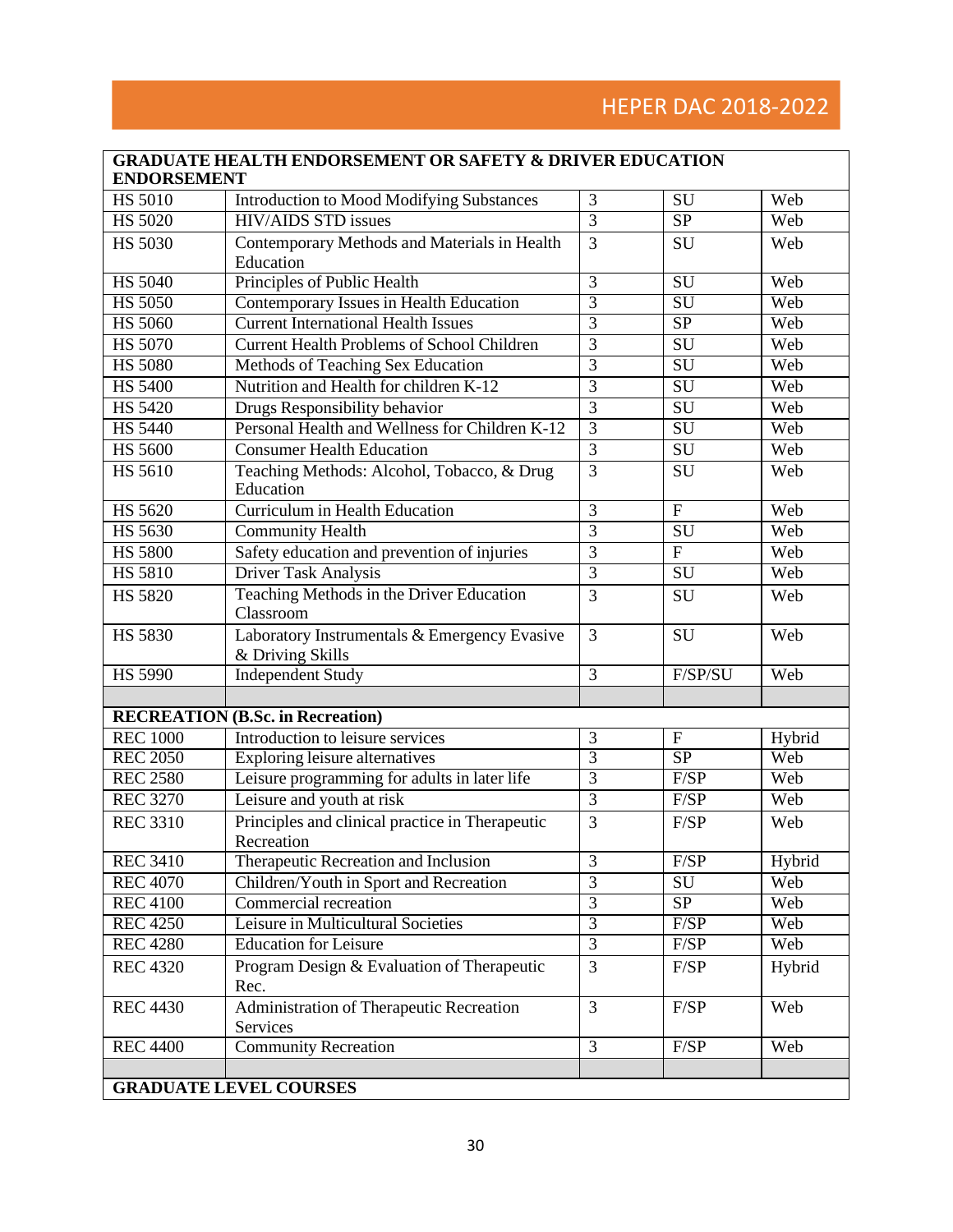# HEPER DAC 2018-2022

| <b>REC 5070</b> | Children/Youth in Sport and Recreation                        |   | <b>SU</b> | Web    |
|-----------------|---------------------------------------------------------------|---|-----------|--------|
| <b>REC 5100</b> | <b>Commercial Recreation</b>                                  |   | F/SP      | Web    |
| <b>REC 5280</b> | <b>Education for Leisure</b>                                  |   | F/SP      | Web    |
| <b>REC 5310</b> | Principles and Clinical Practice in Therapeutic<br>Recreation | 3 | F/SP      | Hybrid |
| <b>REC 5320</b> | Program Design & Evaluation of Therapeutic<br>Recreation      |   | F/SP      | Hybrid |
| <b>REC 5430</b> | Administration of Therapeutic Recreation<br><b>Services</b>   |   | F/SP      | Hybrid |

## **II. Degree Requirements**

| # of DE courses<br>that can be<br>transferred into<br>program/max. $#$ of<br>credits that can be<br>transferred | Minimum<br>grade for<br>transfer courses | # of distance<br>education courses<br>that must be taken<br>at CSU | # of DE courses<br>that apply to<br>degree | Minimum GPA in<br>all coursework<br>either as transfer or<br>completed at CSU. |
|-----------------------------------------------------------------------------------------------------------------|------------------------------------------|--------------------------------------------------------------------|--------------------------------------------|--------------------------------------------------------------------------------|
| 2 or 6 credit hours                                                                                             | B                                        | Unlimited                                                          | As required by<br>programs                 | 3.0 (graduate)<br>2.5 (undergraduate)                                          |

## **III. Distance Education Policy**

| Procedures                                                                                 | Plan of Action                                                                                                                                                                                                                                                                                                                           |
|--------------------------------------------------------------------------------------------|------------------------------------------------------------------------------------------------------------------------------------------------------------------------------------------------------------------------------------------------------------------------------------------------------------------------------------------|
| Criteria for departmental approval process of<br>courses and curriculum                    | A meeting of the Academic Concerns<br>Committee is requested by the Chair or<br>the faculty member<br>Each course shall be presented before the<br>committee by the faculty<br>Approval of the course to go online shall<br>be voted upon<br>Upon approval, the proposal is sent to the<br>College of Education Curriculum<br>Committee. |
| Method for evaluation of internet courses and<br>curriculum-Faculty peer/Chair evaluations | Each semester, the faculty member to be<br>evaluated shall make a request to a<br>faculty of similar rank for a classroom<br>teaching evaluation                                                                                                                                                                                         |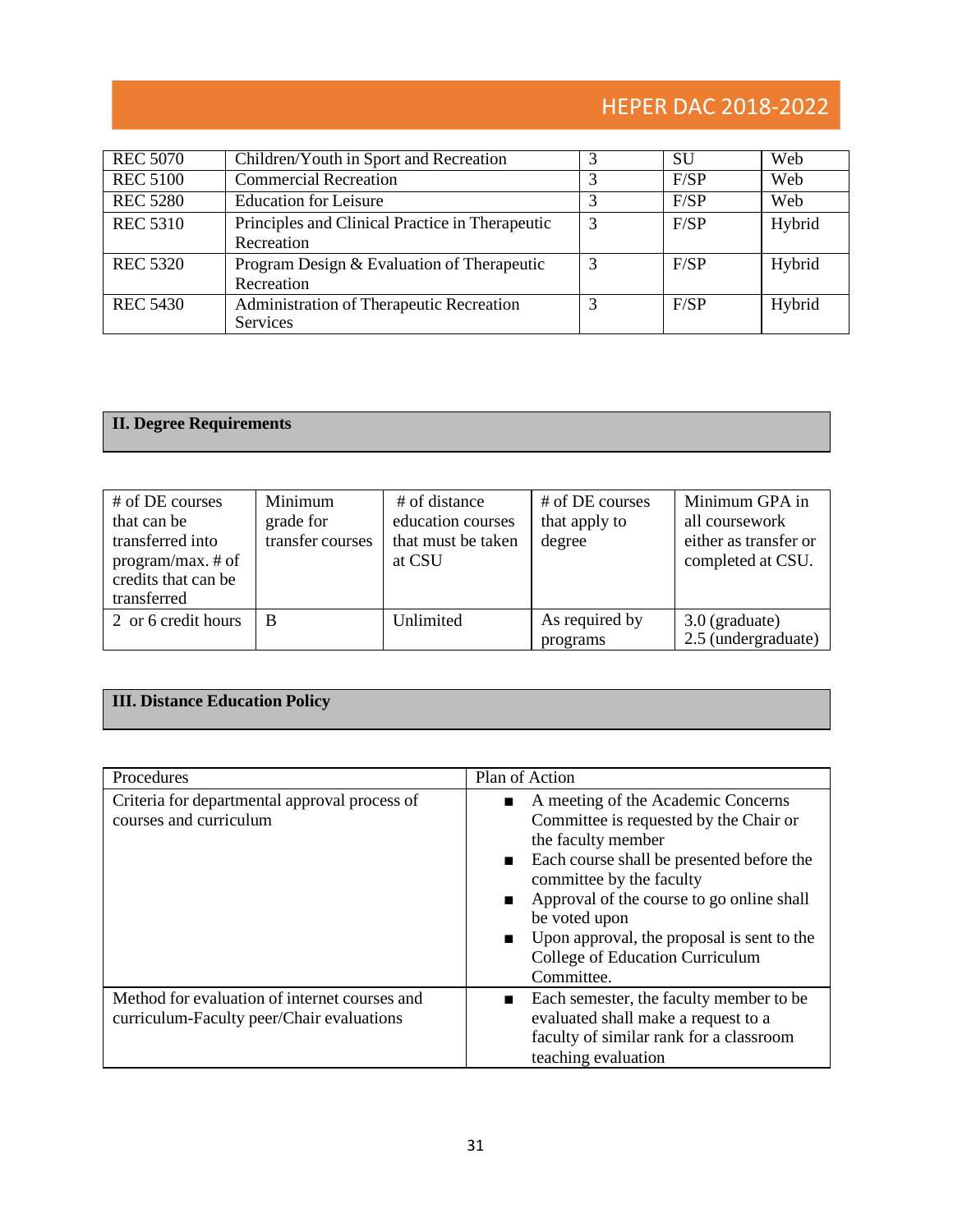|                                                                                                                                                                                                                                    | An evaluation tool designed by the DPC<br>shall be used for all observations and<br>evaluations                                                                                                                                                                                                                                                                                                                                                                                                                                                              |
|------------------------------------------------------------------------------------------------------------------------------------------------------------------------------------------------------------------------------------|--------------------------------------------------------------------------------------------------------------------------------------------------------------------------------------------------------------------------------------------------------------------------------------------------------------------------------------------------------------------------------------------------------------------------------------------------------------------------------------------------------------------------------------------------------------|
| Method for evaluation of internet courses and<br>curriculum-Student evaluations                                                                                                                                                    | Each semester and for each course,<br>students shall be given opportunity to<br>evaluate the online course<br>The evaluation tool designed by the<br>п<br>Department shall be used for all<br>observations                                                                                                                                                                                                                                                                                                                                                   |
| Process for selection of faculty to teach courses                                                                                                                                                                                  | Faculty shall possess a terminal degree or<br>its equivalent<br>Shall be based on departmental need<br>■<br>Shall have completed the Illinois Online<br>Network (ION) Training Course or the<br>OCT course.                                                                                                                                                                                                                                                                                                                                                  |
| Number of Courses a faculty member can teach<br>per semester                                                                                                                                                                       | Unlimited. Based on course offerings and<br>departmental need.                                                                                                                                                                                                                                                                                                                                                                                                                                                                                               |
| Process for developing, monitoring, and<br>reviewing Internet course offerings and process<br>for enhancing and improving Internet course<br>offerings,                                                                            | Request by the faculty to change a course<br>п<br>to be offered as online<br>Completion of the curriculum change<br>forms 1 and 2.<br>Request a meeting of the Academic<br>■<br>concerns committee<br>Upon approval, develop a syllabus and<br>■<br>provide a copy of syllabus to department<br>chair.<br>Once a semester, according to DPC<br>criteria, faculty request both chair and<br>peers to review the course online<br>Chair and peers will review online course<br>$\blacksquare$<br>and submit a copy of the evaluation to the<br>faculty member. |
| Process for assisting faculty members teaching<br>Internet courses to be adequately prepared to<br>teach and prepare required materials,                                                                                           | Take the OCT course offered by the<br>п<br><b>CTRE</b><br>Attend professional development courses<br>throughout the semester<br>Document attendance at professional<br>п<br>development workshops in the annual<br>DAC portfolio<br>Attend technology sessions at state and<br>п<br>national conferences                                                                                                                                                                                                                                                     |
| Procedure that ensures adequate advisement for<br>students registering for Internet courses, and the<br>process for making recommendations for change<br>and improvement to Internet courses and the<br>supporting infrastructure. | The department professional advisor shall<br>п<br>advise students on required and<br>professional courses to be taken to fulfill<br>requirements for graduation.                                                                                                                                                                                                                                                                                                                                                                                             |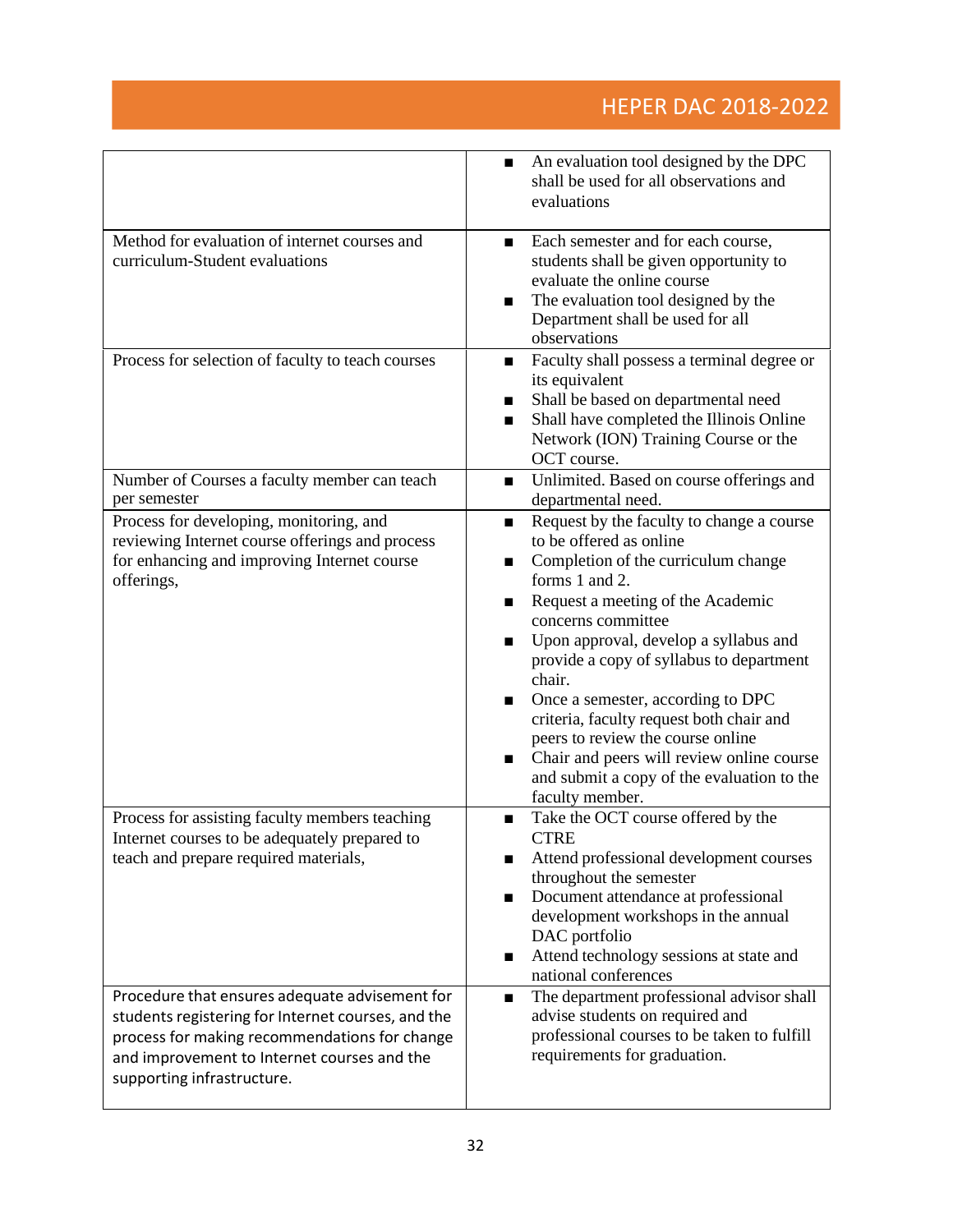#### **Glossary of Terms**

**Center for Teaching and Research Excellence (CTRE)** –The unit within Chicago State University's Library Instruction Services that is comprised of faculty development, online learning, and academic advising.

**HEPER** – Acronym for Department of Health Education, Physical Education, and Recreation.

- **REC** –Acronym for Recreation Program
- **PE –** Acronym for Physical Education
- **HS** Acronym for Health and Safety

**Distance Education Policy** – Document that communicates the plan of action and procedures adopted by the Chicago State University Department of Secondary Education, Professional Studies and Recreation with regard to distance education (i.e., hybrid and Internet) course offerings and that provides a faculty guide for developing and implementing distance education courses

**Hybrid Course** –Term taken to mean any course facilitated with the use of the University's course management system (CMS) where students and instructors are required to actively engage in completing various components of the course and consists of regularly scheduled on-campus class sessions.

**Online Certification Training (OCT)** –The eight-week online certification course designed by the Center for Teaching and Research Excellence (CTRE) to train faculty members interested in online course design, management and implementation

**Web-based Course** –Any course facilitated entirely with the use of the technology provided through the University's course management system (CMS) where students and instructors are required to actively